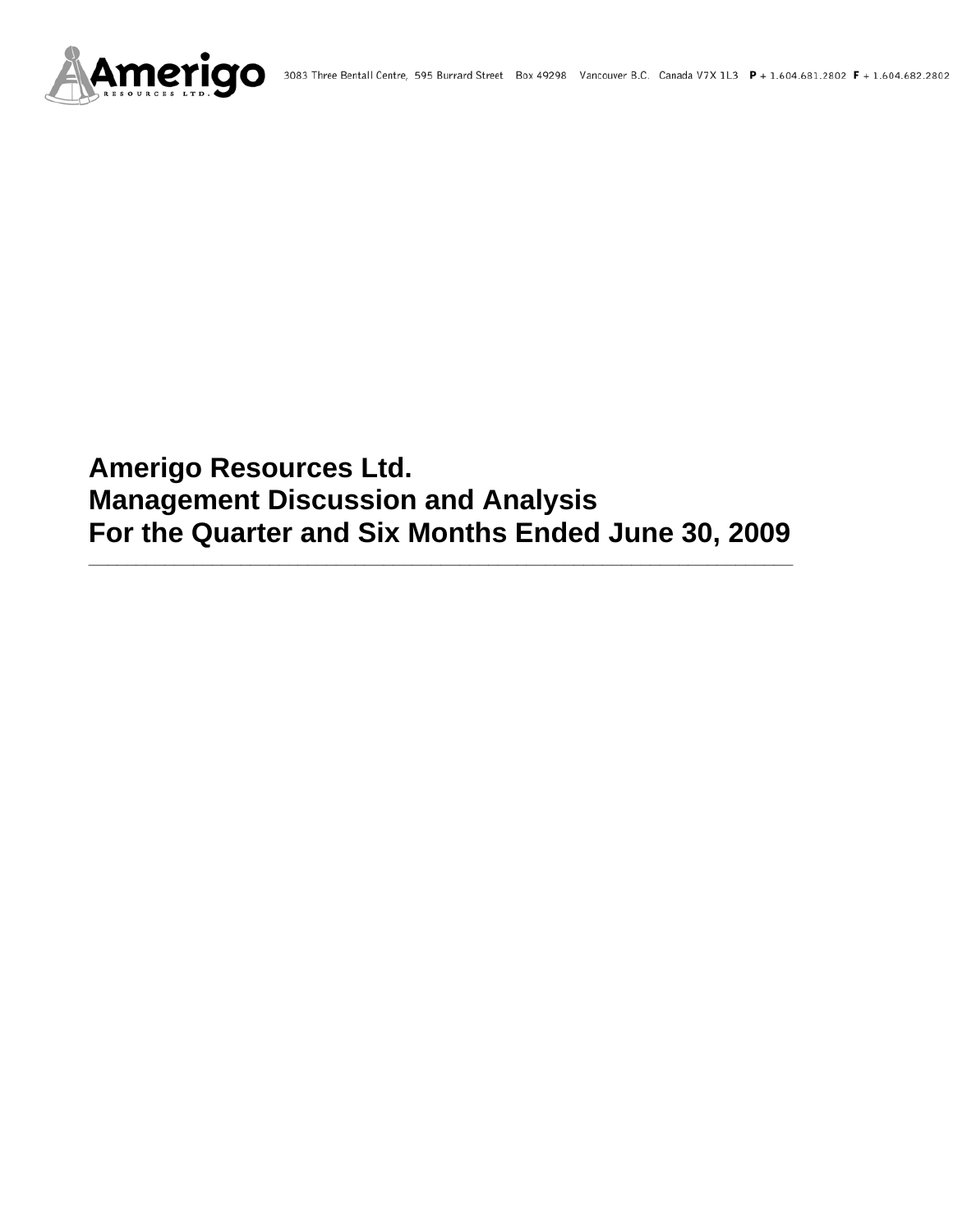# *T A B L E of C O N T E NT S*

This Management Discussion & Analysis ("MD&A") is comprised of the following sections:

- 1. **Company Profile**  Provides an executive summary of Amerigo's business and its partnership with Codelco-El Teniente…(PAGE 3)
- 2. **Introduction**  Provides information on accounting principles, reporting currency and other background factors to facilitate the understanding of this document... (PAGE 3)
- 3. **Highlights and Significant Events** Provides a summary of the key operating and financial metrics of the Company during Q2-2009 and as at June 30, 2009…(PAGE 4)
- 4. **Operating Results** Provides an analysis of the Company's production, sales, cash cost and total cost for Q2-2009 and the comparative quarter ended June 30, 2008 ("Q2-2008")… (PAGE 6)
- 5. **Financial Results** Provides an analysis of the Company's financial performance during Q2-2009 and compares it to performance in Q2-2008…(PAGE 10)
- 6. **Liquidity and Capital Resources** Reviews the Company's cash flow during Q2-2009 and provides an analysis of liquidity and financial position as at June 30, 2009…(PAGE 13)
- 7. **Outlook** Provides an update of the Company's activities and management's production and operations forecasts for 2009…(PAGE 16)
- 8. **Other** –Includes disclosure of related party transactions, accounting pronouncements adopted during 2009 and other MD&A requirements...(PAGE 17)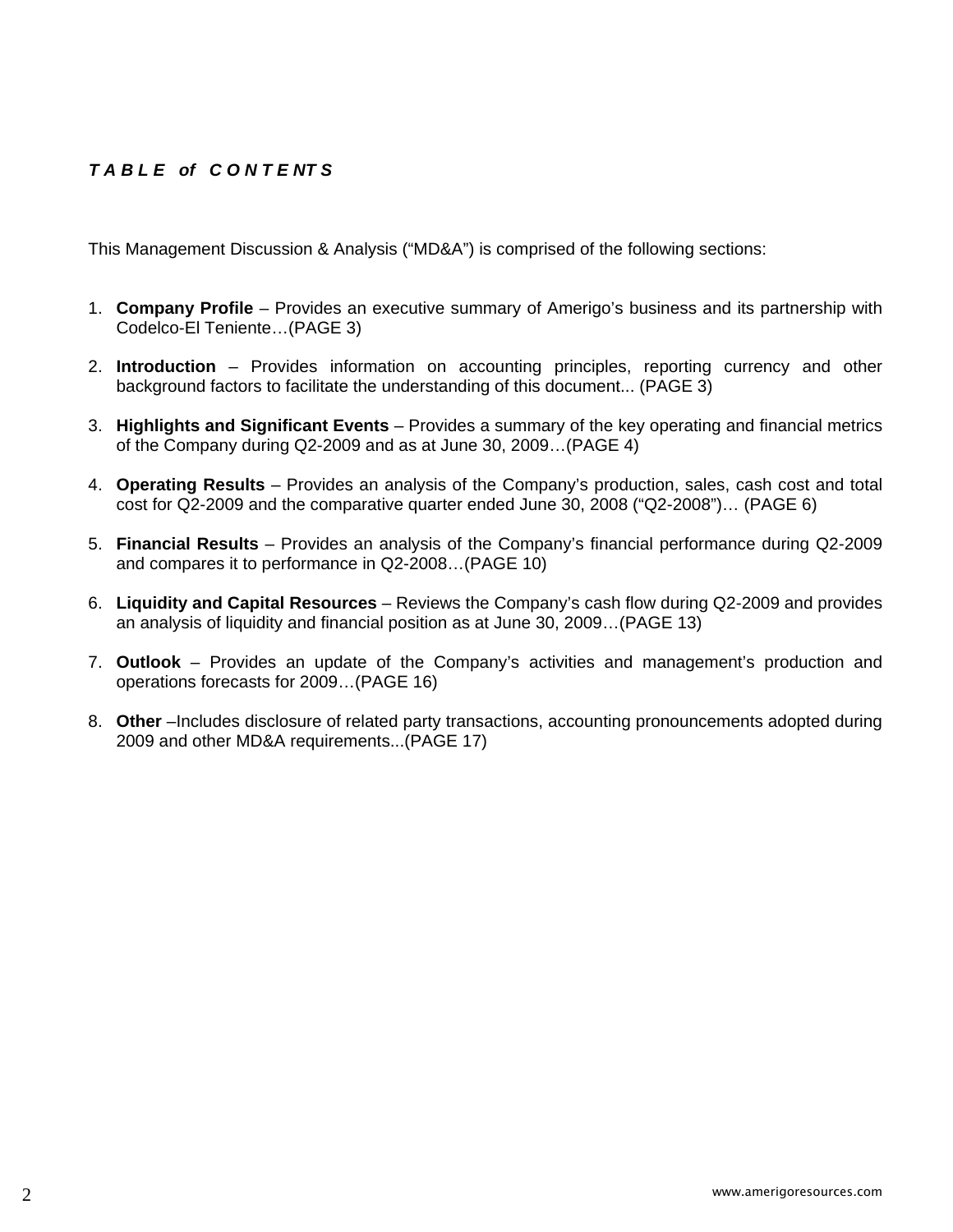# *C O M P A N Y P R O F I L E*

Amerigo owns a 100% interest in Minera Valle Central S.A. ("MVC"), a Chilean copper and molybdenum producer that has a long-term partnership with the National Copper Corporation of Chile ("Codelco") to treat fresh and old tailings from Codelco's El Teniente mine, the largest underground copper mine in the world. Chile is the world's largest copper mining country, and Codelco is the world's largest copper producer. It is estimated that Codelco owns approximately 20% of all known copper reserves on earth. Codelco produced 1.548 million tonnes of copper and generated a pre-tax profit of US \$4.968 billion during 2008. El Teniente commenced operations in 1904 and has a remaining mine life that is estimated will run for decades. Since MVC was built in 1992, Codelco has almost doubled production from El Teniente, and Codelco's mine plans contemplate continued expansion of operations at El Teniente for the foreseeable future.

The fresh tailings come from El Teniente's current production, and the old tailings mainly from Colihues, a tailings pond located near MVC's plant that contains more than 200 million tonnes of material. The old tailings from Colihues contain approximately 2-3 times the copper content of the fresh tailings and, once MVC gears up to process these tailings at the maximum contractual rate, the Company will be in a position to substantially increase production and profitability from current levels. In addition, there are 2 other tailings ponds in the area, the rights to which MVC hopes to obtain in the future. These 3 tailings ponds combined contain a similar size copper resource as that of Highland Valley Copper, the largest copper mine in Canada, when it first started operations.

# *I N T R O D U C T I O N*

.

The following MD&A of the results of operations and financial position of Amerigo Resources Ltd. ("Amerigo") together with its subsidiaries (collectively, the "Company"), is prepared as of August 4, 2009, and should be read in conjunction with the Company's unaudited consolidated financial statements and related notes for the six months ended June 30, 2009 and the audited consolidated financial statements and related notes for the year ended December 31, 2008.

The MD&A's objective is to help the reader understand the factors affecting the Company's current and future financial performance.

The Company's financial statements have been prepared in accordance with Canadian Generally Accepted Accounting Principles ("Canadian GAAP"). The Company's reporting currency is the US Dollar. Reference is made in this MD&A to various non-GAAP measures such as cash flow from operating activities, operating profit/(loss), cash cost and total cost, which do not have a standardized meaning but are widely used in the mining industry as performance indicators. Descriptions of the Company's use of non-GAAP measures are included in this MD&A.

Some of the statements in this MD&A are forward-looking statements that are subject to risk factors set out in the cautionary note contained herein.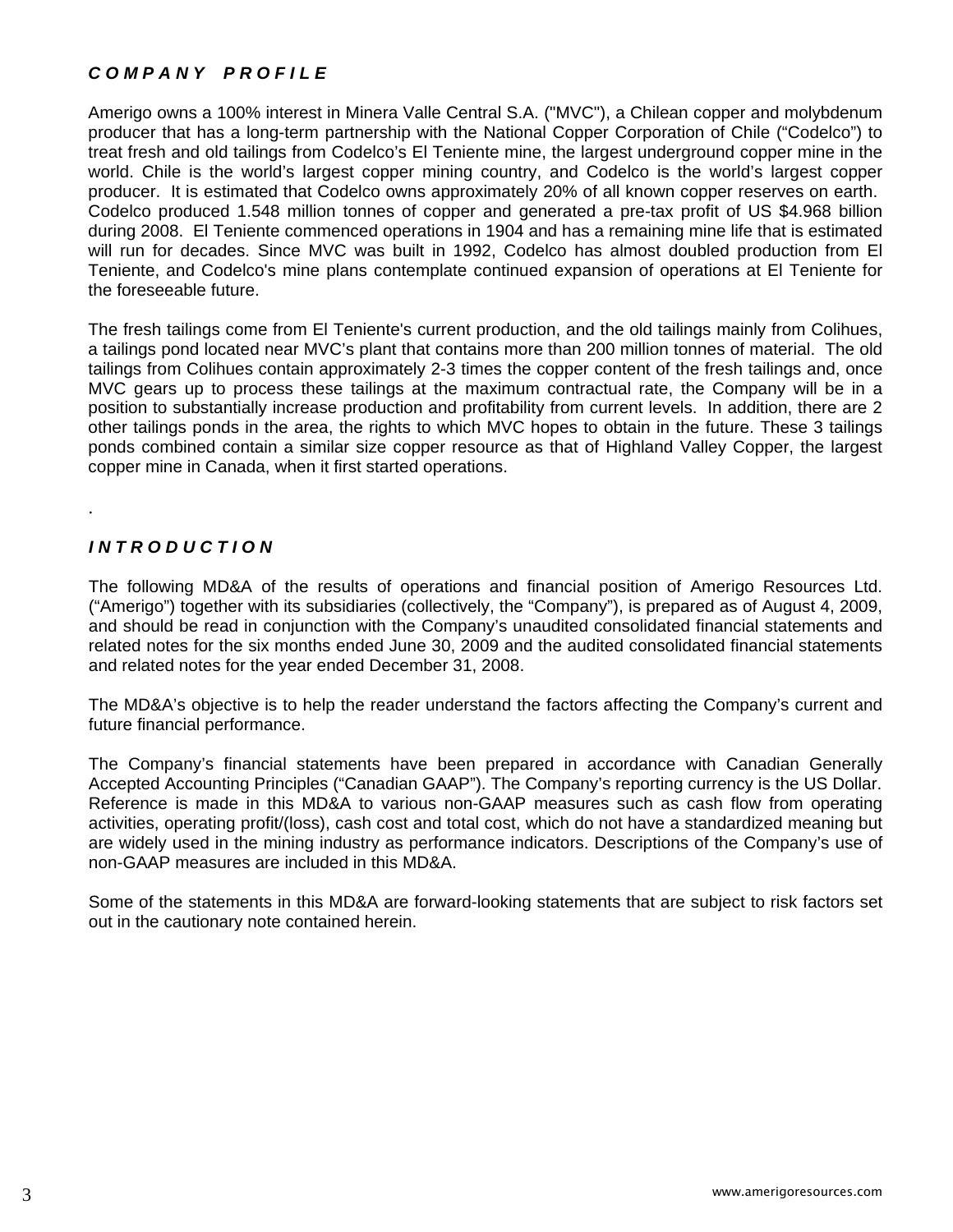#### **Key achievements**

In the quarter ended June 30, 2009 ("Q2-2009") the Company was able to substantially increase copper production, regain operating breakeven point, generate cash flow from operations and reduce financial net losses. Management was able to achieve the following:

- Generated cash flow from operations of \$7,420,230. Excluding the effect of changes in working capital items, cash flow from operations in Q2-2009 was \$1,757,434.
- Increased copper production by 36% compared to Q2-2008 and 35% compared to Q1-2009, reaching historical high Q2 production of 4,358 tonnes of copper.
- Reduced operating costs by \$5,237,937 compared to Q2-2008, despite a 36% increase in production between the two comparative quarters.
- Returned MVC to an operating breakeven point; operating profit excluding amortization and accretion costs, which are non-cash items, was \$1,677,635 in Q2-2009.
- Reduced operating and financial net losses. In Q2-2009, at an average copper sales price of \$2.06/lb, the Company posted an operating loss of \$250,309 and a net loss of \$2,325,059 compared to an operating loss of \$2,601,186 and a net loss of \$4,779,074 in Q1-2009.
- Entered into a facility to hedge a portion of its copper production in the second half of 2009, securing a minimum copper price of \$2.00/lb for 800 tonnes per month of copper production. The maximum hedged copper price under this facility was set at \$2.47/lb.
- Made debt repayments of \$1,333,961 to Enami and \$663,216 to Molymet.
- Negotiated repayment terms for approximately \$6,491,644 of royalty payments deferred by El Teniente from November 2008 to April 2009, to be paid in 14 monthly installments commencing July 2009.
- Continued to renew current debt in Chile at renewal dates and received confirmation that a \$6,033,492 bank loan will be structured into a two-year loan effective October 2009.

#### **Financial results**

- In Q2-2009, at an average copper sales price of \$2.06/lb, the Company had an operating loss of \$250,309 and a net loss of \$2,325,059, compared to operating profit of \$7,608,957 and net earnings of \$6,218,444 in Q2-2008. Significant factors affecting financial performance in Q2-2009 included a 42% decrease in revenue due to lower copper and molybdenum prices, partially offset by a 22% reduction in cost of sales compared to Q2-2008.
- Cash flows provided by operating activities totaled \$7,420,230 or 6¢ per share in Q2-2009 compared to cash flows from operating activities of \$8,136,753 or 9¢ per share in Q2-2008, largely due to the receipt of tax refunds of approximately \$4,024,000 during the quarter.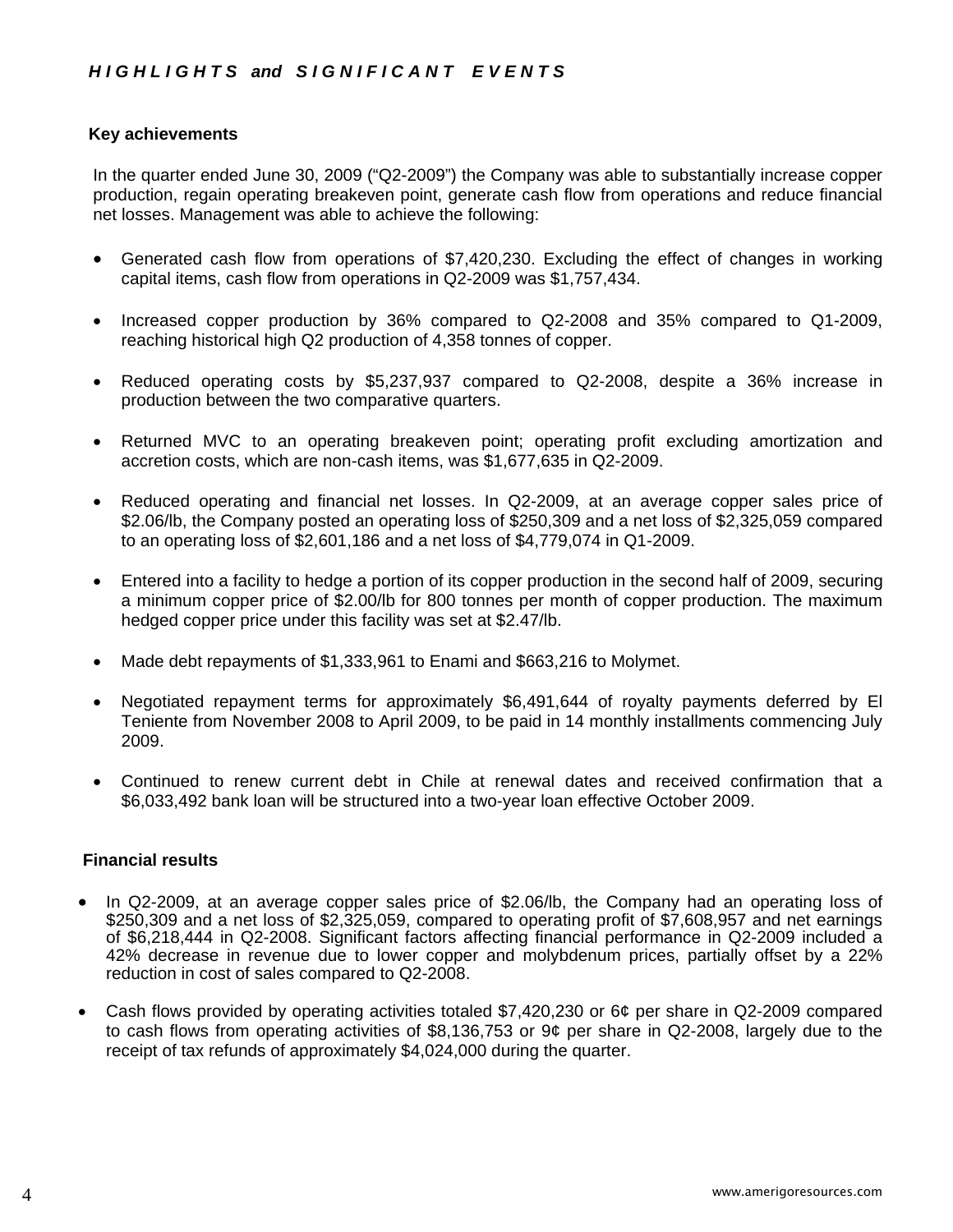# **Production**

• Production in Q2-2009 was 9.61 million pounds of copper and 99,683 pounds of molybdenum, compared to 7.08 million pounds of copper and 147,508 pounds of molybdenum produced in Q2- 2008. The Company successfully started reprocessing of old tailings using a new processing method as of April 2009. The increased production and higher grades from old tailings contributed to a 36% copper production increase in the quarter, compared to Q2-2008. Molybdenum production continued to be adversely affected due to lower grades and resulting low plant recovery rates.

## **Revenue**

- Revenue decreased to \$18,067,033 compared to \$31,164,236 in Q2-2008 due to sharply decreased metal prices. The Company's copper selling price before smelter, refinery and other charges was \$2.06/lb in Q2-2009 compared to \$3.80/lb in Q2-2008, and the Company's molybdenum selling price was \$9.08/lb in Q2-2009 compared to \$34.12/lb in Q2-2008. The impact on revenue from lower metal prices was mitigated by an increase of 33% in copper sales volume in Q2-2009 due to higher production.
- The average copper sales price of \$2.06/lb in Q2-2009 is final pricing based on MVC's pricing terms and quota delivery schedule with Enami. The London Metal Exchange ("LME") average copper prices in Q2-2009 went from a low of \$1.9988/lb in April to a high of \$2.2743/lb in June, which due to current pricing terms with the Company's smelter represent final prices in the quarter that are not subject to price adjustments. For a tabular illustration of copper prices realized in Q2-2009 refer to the table presented on page 8.
- At June 20, 2009 MVC was slightly more than one month behind in its delivery of quotas to Enami; it is expected that this lag will be gradually reduced in the second half of 2009. Accordingly, the pricing term for the remaining months of 2009 will in effect be the pricing of the month prior to delivery ("M-1") or the pricing of the month of delivery ("M") until monthly quotas are fully regularized to correspond with the scheduled month of delivery, again eliminating the risk exposure of pricing adjustments.

# **Costs**

- Cash cost (the aggregate of smelter, refinery and other charges, production costs net of molybdenum-related net benefits, administration and transportation costs) before El Teniente royalty was \$1.56/lb in Q2-2009, compared to \$2.11/lb in Q2-2008. Cash costs decreased in Q2-2009 as a result of lower overall production costs, principally power costs.
- Total cost (the aggregate of cash cost, El Teniente royalty, depreciation and accretion) in Q2-2009 was \$2.14/lb compared to \$3.02/lb in Q2-2008. The decrease in total cost was driven by lower cash cost and lower El Teniente royalty due to lower copper and molybdenum prices between the comparative periods.
- Power costs in Q2-2009 were \$6,096,922 (\$0.1247/kwh) compared to \$9,002,362 (\$0.2462/kwh) in Q2-2008. Electricity costs in Chile are expected to remain stable during the second half of 2009.
- Operating costs such as power, steel and reagents have decreased from their high 2008 levels. Unit costs were also positively impacted by higher copper production in the quarter. If production continues to increase as expected and other factors remain unchanged, unit costs will continue to trend downwards in the second half of 2009.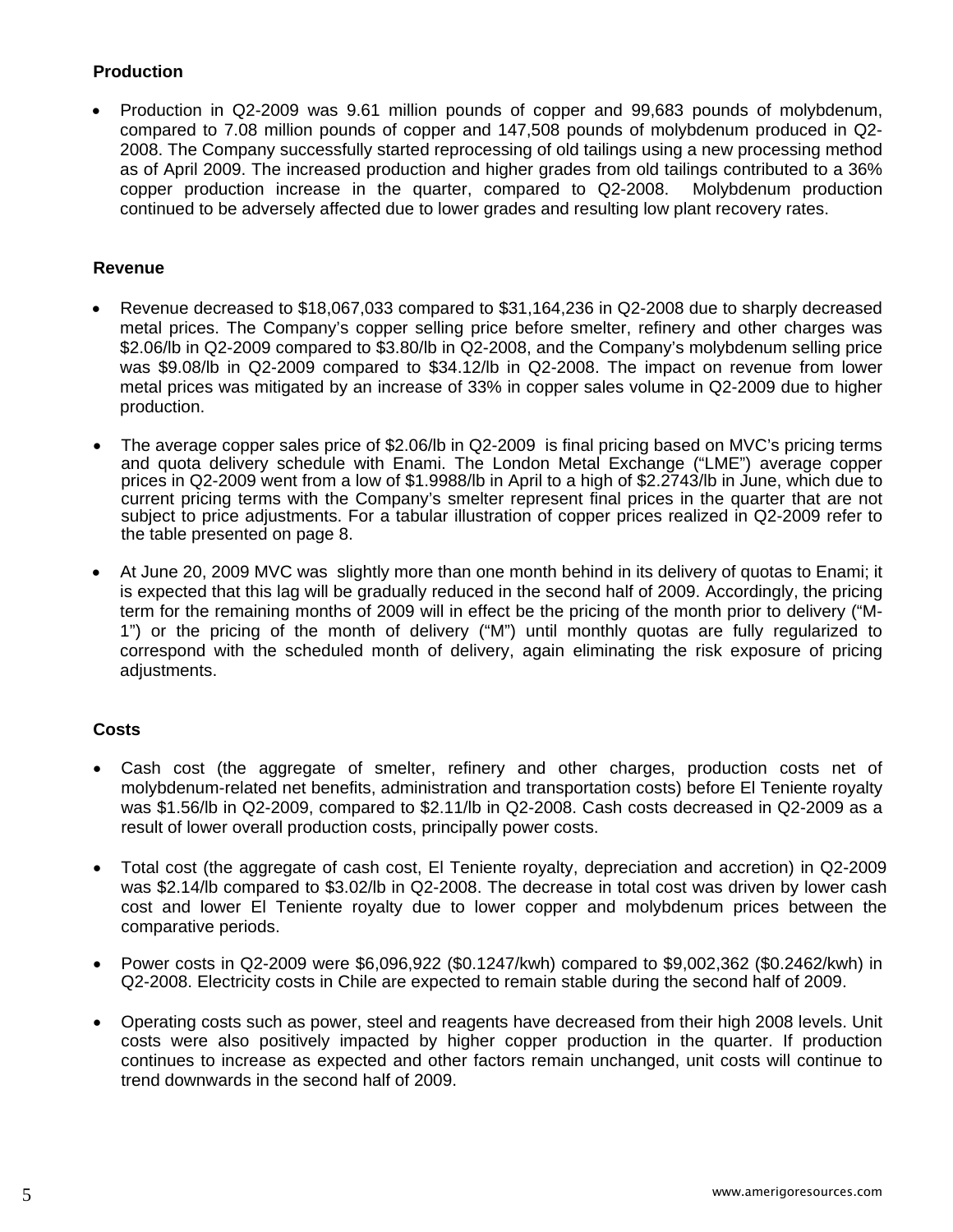## **Cash and Financing Activities**

- Cash balance was \$6,304,152 at June 30, 2009 compared to cash of \$3,187,084 at December 31, 2008 and cash of \$3,462,650 at March 31, 2009.
- Subsequent to June 30, 2009, a Chilean bank loan of \$5,432,225 with a review date of July 2009 was extended to a review date of September 2009.
- The Company received tax refunds from the Chilean Internal Revenue Service of approximately \$4,024,000 in the three months ended June 30, 2009. Further refunds of approximately \$3,080,000 are expected to be received either late in Q3-2009 or early in Q4-2009.

# **Investments**

- Payments for capital expenditures were \$3,244,767 in Q2-2009 compared to \$5,672,077 in Q2- 2008. Capital expenditures incurred in the quarter were \$1,729,596 (Q2-2008: \$4,355,788) of which \$571,159 were for MVC's power plant.
- The Company's investments in Candente Resource Corp. ("Candente") and Los Andes Copper Ltd. ("Los Andes") had a fair value of \$4,948,746 and \$763,068 respectively at June 30, 2009. Fair value increases of these investments in Q2-2009 totaled \$2,066,456 and were included as other comprehensive income, and therefore not included in the net loss for the quarter.

# *O P E R A T I N G R E S U L T S*

In Q2-2009 production increased substantially due to positive results from changes to the extraction plan for the processing of old tailings which provided access to higher grade material. Molybdenum production however continued to be affected by low molybdenum grades in fresh tailings and resulting low recovery rates.

As was anticipated for Q2-2009, MVC was able to substantially increase the processing of old tailings. Processing of old tailings under the current extraction method started in April and continued on an upward trend during the quarter. The additional material and higher grades provided by the old tailings have a noticeable impact on short to medium term cash flow for the Company.

The Company produced 4,358 tonnes of copper and 99,683 lbs of molybdenum in Q2-2009, a 36% increase in copper production and a 32% decrease in molybdenum production compared to Q2-2008.

Copper prices continued to recover in Q2-2009. Average LME copper prices were \$1.9988/lb in April, \$2.0723/lb in May and \$2.2743/lb in June.

Molybdenum prices started to improve as of May. The Platt's published molybdenum dealer oxide prices were \$7.86/lb in April, \$9.33/lb in May and \$10.13/lb in June.

Due to the recovery in copper price during the quarter, higher production levels and lower operating costs, the Company was able to substantially reduce operating losses as compared to prior quarters. The Company posted a marginal operating loss of \$250,309 in Q2-2009 (Q2-2008: operating profit of \$7,608,957), which includes non-cash charges for amortization and asset retirement accretion of \$1,927,944 (Q2-2008: \$1,164,805). Operating profit excluding amortization and accretion costs, which are non-cash items, was \$1,677,635 in Q2-2009 (\$8,773,762 in Q2-2008).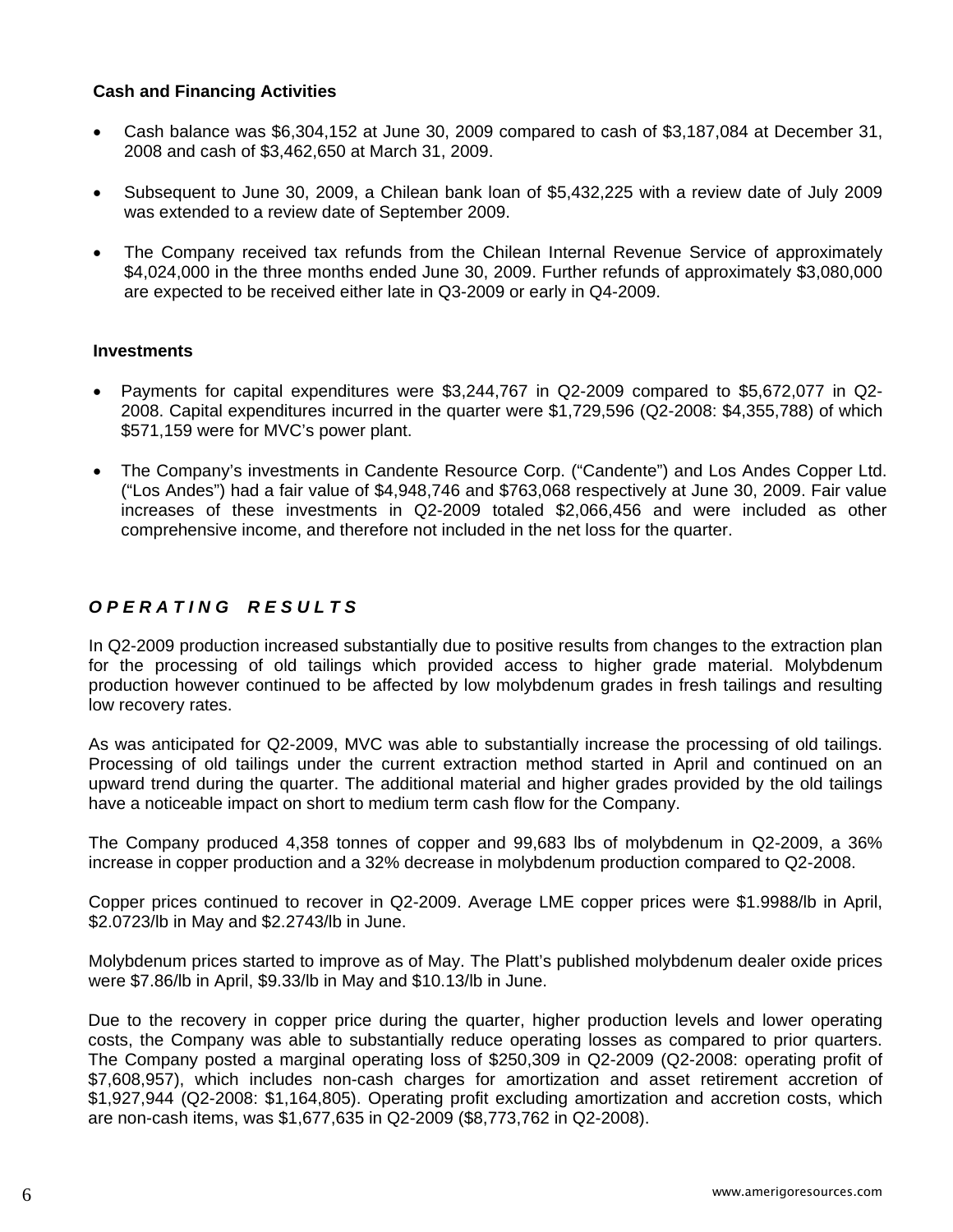Notwithstanding a 36% increase in copper production in Q2-2009, the Company was able to significantly reduce operating costs by \$5,237,937 in the quarter, compared to Q2-2008.

# **Production**

|                              | Q2-2009 | Q2-2008 |
|------------------------------|---------|---------|
| Copper produced, tonnes      | 4,358   | 3.212   |
| Copper produced, million lbs | 9.61    | 7.08    |
| Molybdenum produced, lbs     | 99.683  | 147.508 |

### **Revenue**

|                                                            | Q2-2009          |    | Q2-2008    |
|------------------------------------------------------------|------------------|----|------------|
| Average LME copper price                                   | \$<br>2.12       | \$ | 3.83/lb    |
| Average Platt's molybdenum dealer oxide price <sup>1</sup> | \$<br>9.10/lb    | \$ | 32.76/lb   |
| Copper sold, tonnes                                        | 4,304            |    | 3,234      |
| Copper sold, million lbs                                   | 9.49             |    | 7.13       |
| Molybdenum sold, Ibs                                       | 92,065           |    | 143,048    |
| Revenue, copper delivered during period <sup>2</sup>       | \$<br>16,715,133 | \$ | 24,581,021 |
| Settlement adjustments to prior periods' sales             | 796,099          |    | 1,945,866  |
| Total copper net sales during period                       | 17,511,232       |    | 26,526,887 |
| Revenue, molybdenum delivered during period 3              | 685,740          |    | 4,002,793  |
| Settlement adjustments during period                       | (129,939)        |    | 634,556    |
| Total molybdenum net sales during period                   | 555,801          |    | 4,637,349  |
| Total revenue during period                                | \$<br>18,067,033 | \$ | 31,164,236 |
| Company's recorded copper price <sup>4</sup>               | \$<br>$2.06$ /lb |    | $3.80$ /lb |
| Company's recorded molybdenum price <sup>5</sup>           | 9.08/lb          |    | 32.76/lb   |
|                                                            |                  |    |            |

 $1$  Basis price for the Company's molybdenum sales.

 $2$  After smelter, refinery and other charges, excluding settlement adjustments to prior periods' sales.

 $3$  After roasting charges, excluding settlement adjustments to prior periods' sales.

4 Copper recorded price for the quarter before smelter and refinery charges and settlement adjustments to prior periods' sales.

<sup>5</sup> Molybdenum recorded price for the quarter before roasting charges and settlement adjustments to prior periods' sales.

Revenue in Q2-2009 was \$18,067,033 compared to \$31,164,236 in Q2-2008, including copper revenue of \$17,511,232 (Q2-2008: \$26,526,887) and molybdenum revenue of \$555,801(Q2-2008: \$4,637,349). Copper and molybdenum revenues are net of smelter, refinery and roasting charges.

Copper revenue decreased 33% from Q2-2008 due to significantly lower copper prices. In Q2-2009 the Company's copper selling price was \$2.06/lb, a 46% decrease from \$3.80/lb in Q2-2008.

In Q2-2009 the Company recorded positive pricing adjustments to prior quarters' sales of \$796,099. In Q2-2008 adjustments of \$1,945,866 were higher due to a steeper variance between copper prices realized in Q2-2008 and provisional prices booked in the prior period.

Copper produced by the Company is sold under a sales agreement with Chile's Empresa Nacional de Minería ("Enami") that establishes a delivery schedule of monthly sales quotas. For the 2009 quota Enami has elected a pricing term that sets the Company's copper sale price at the average market price for the first month after delivery ("M+1") except for the January and February quotas which were set at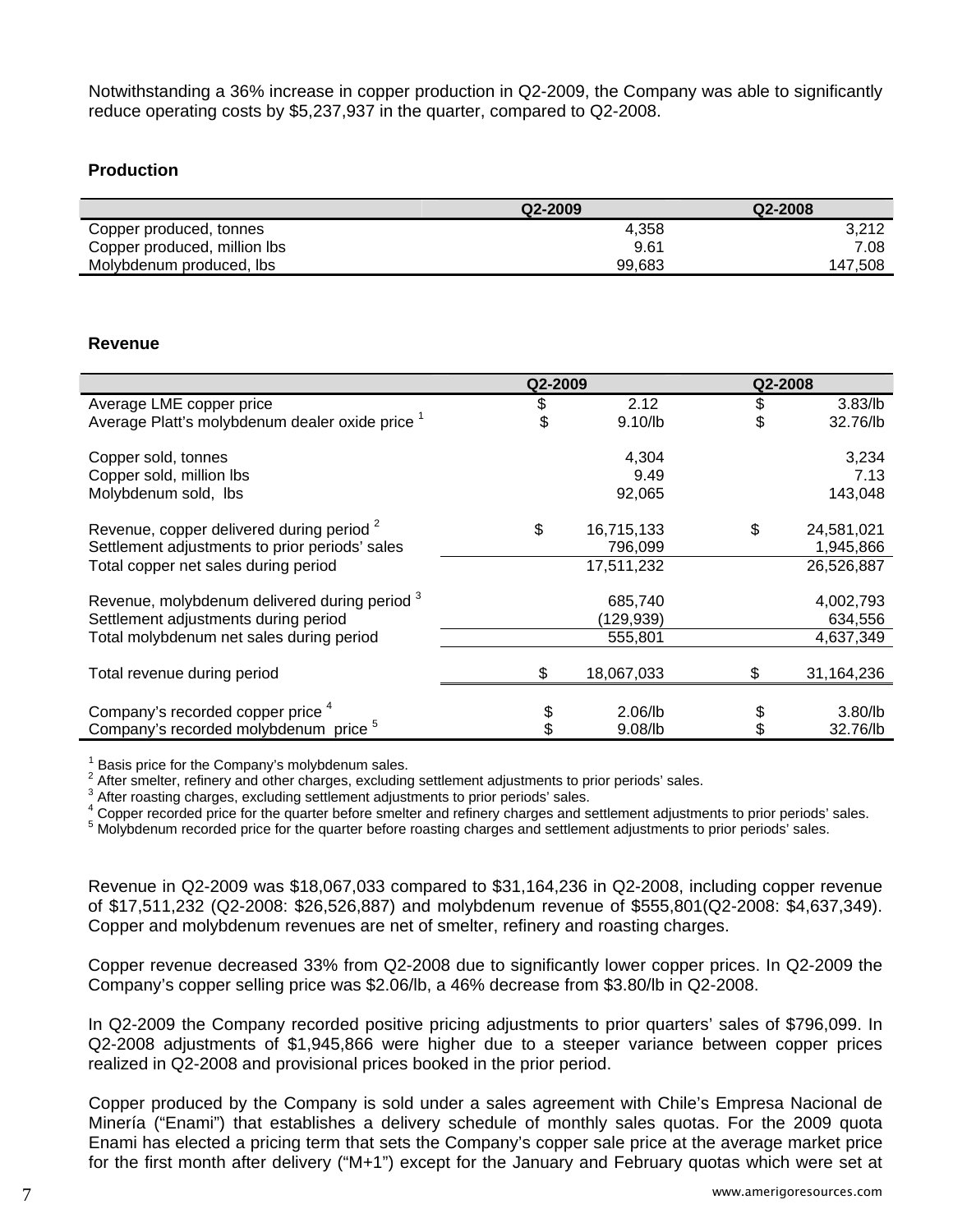the average market price at the date that was four months after delivery ("M+4"). Accordingly, provided monthly quotas are met, all copper delivered by the Company to Enami in one month is sold at market prices prevailing in the following month. However, where production falls short of the monthly quota for a scheduled month of delivery, the quota is carried forward to a subsequent calendar month and the Company receives a sale price calculated for the originally scheduled month of delivery until the quota is met. The choice of a "M+1" pricing term may indicate Enami's belief in an upward trend in the copper price during 2009.

At June 30, 2009, MVC was slightly more than one month behind in its delivery of quotas to Enami; it is expected that this lag will gradually be reduced in the second half of 2009. Accordingly, the pricing term for the remaining months of 2009 will in effect be "M-1" or "M" until monthly quotas are fully regularized to correspond with the month of delivery.

| <b>Month of Sale</b> | Quota       | <b>Pricing Term</b><br>for Quota | <b>Metric for</b><br><b>Revenue</b><br><b>Recognition</b> | <b>Price</b> | <b>LME Average</b><br><b>Price For</b> |
|----------------------|-------------|----------------------------------|-----------------------------------------------------------|--------------|----------------------------------------|
| April 09             | January 09  | $M+4$                            | Final                                                     | \$2.0723/lb  | May 09                                 |
| April 09             | February 09 | $M+4$                            | Final                                                     | \$2.2743/lb  | June 09                                |
| May 09               | February 09 | $M+4$                            | Final                                                     | \$2.2743/lb  | June 09                                |
| May 09               | March 09    | $M+1$                            | Final                                                     | \$1.9988/lb  | April 09                               |
| June 09              | March 09    | $M+1$                            | Final                                                     | \$1.9988/lb  | April 09                               |
| June 09              | May 09      | $M+1$                            | Final                                                     | \$2.2743/lb  | June 09                                |

Copper deliveries in Q2-2009 were recorded into revenue at June 30, 2009 as follows:

<sup>1</sup> Refers to final LME average prices, subject to pricing terms with Enami. In 2009, the terms are "M+4" for January and February quotas and "M+1" for March, May and subsequent months. No quota was set for April 2009.

As can be seen from the preceding table, all of the copper delivered by MVC to June 30, 2009 was subject to final pricing terms as of that date, reducing the Company's exposure to final negative pricing settlement adjustments in Q3-2009. This is a unique situation for the Company, which had always been subject to 3 or 4 months' exposure to changes in copper prices under prior pricing terms with Enami.

In Q2-2009, molybdenum revenues were \$555,801, 88% lower than \$4,637,349 in Q2-2008, inclusive of negative settlement adjustments of \$129,939 in Q2-2009 and positive settlement adjustments of \$634,556 in Q2-2008. The Company's molybdenum selling price decreased 72% to \$9.08/lb from \$32.76/lb in Q2-2008.

Molybdenum produced by the Company is sold under a sales agreement with Chile's Molibdenos y Metales S.A. ("Molymet"), which currently provides that the sale price is the average market price for the fifth month after delivery ("M+5") which may indicate that Molymet continues to carry unsold inventory. Under this pricing arrangement as of June 30, 2009 only the molybdenum sales for January 2009 were subject to final pricing. If molybdenum prices continue to recover in the second half of 2009 as is expected, MVC will be in a position to profit from stronger molybdenum prices for sales going back to February 2009.

Revenue from the sale of the Company's copper and molybdenum concentrates is recorded net of smelter, refinery and roaster charges when persuasive evidence of a sales arrangement exists, delivery has occurred, the rights and obligations of ownership have passed to the customer and the sale price is determinable.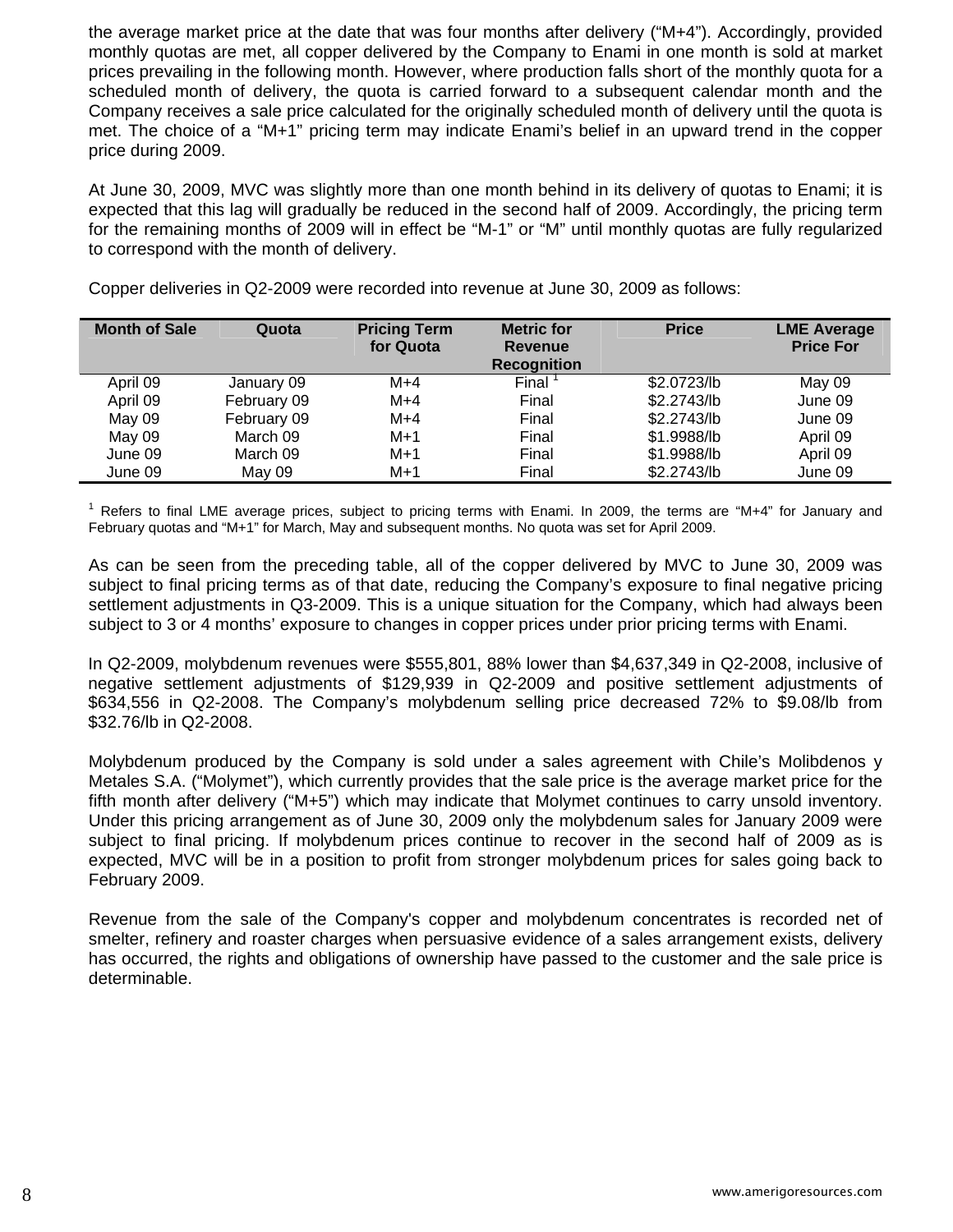# **Cash Cost and Total Cost**

Cash cost and total cost are non-GAAP measures prepared on a basis consistent with the industry standard Brook Hunt definitions. Cash cost is the aggregate of copper and molybdenum production costs, smelter and refinery charges, administration and transportation costs, minus molybdenum byproduct credits. Total cost is the aggregate of cash cost, El Teniente royalty, depreciation, amortization and asset retirement accretion cost.

|  |  | The Company's trailing cash costs for the most recent quarters (\$/lb of copper produced) were: |
|--|--|-------------------------------------------------------------------------------------------------|
|--|--|-------------------------------------------------------------------------------------------------|

|                    | Q2-2009 | Q1-2009 | Q4-2008    | Q3-2008 | Q2-2008 |
|--------------------|---------|---------|------------|---------|---------|
| Power costs        | 0.63    | 0.83    | 0.66       | 0.85    | 1.28    |
| Steel costs        | 0.23    | 0.23    | 0.24       | 0.24    | 0.22    |
| Other costs        | 0.40    | 0.58    | 0.62       | 0.81    | 0.81    |
| By-product credits | (0.06)  | (0.07)  | $0.10^{1}$ | (0.75)  | (0.65)  |
| Smelter & refinery | 0.30    | 0.29    | 0.28       | 0.33    | 0.35    |
| Administration     | 0.03    | 0.05    | 0.06       | 0.09    | 0.07    |
| Transportation     | 0.03    | 0.03    | 0.03       | 0.03    | 0.03    |
| <b>Cash Cost</b>   | \$1.56  | \$1.94  | \$1.99     | \$1.60  | \$2.11  |

<sup>1</sup> Molybdenum by-product credits in Q4-2008 were in fact by-product costs due to the effect of negative pricing adjustments to molybdenum sales in the quarter.

Cash cost is driven mainly by power and steel production costs, smelter/refinery costs and molybdenum by-product credits.

In Q2-2009, cash cost was \$1.56/lb, compared to \$2.11/lb in Q2-2008, a decrease of \$0.55/lb. Variances in cash cost between the comparative quarters were a \$0.65/lb decrease in power costs, a \$0.59/lb decrease in by-product credits and a reduction of \$0.41/lb in other production costs.

Power, MVC's most significant cost, was \$0.1247/kWh in Q2-2009 compared to \$0.2462/kWh in Q2- 2008. Chile's energy supply crisis has improved significantly since 2008 due to lower oil prices, lower industrial demand, higher access to hydro-generation and additional supply from new in country generating facilities. The Company's power generators reduce the Company's exposure to potential higher grid costs in future periods.

Molybdenum by-product credits of \$0.06/lb were significantly lower than the \$0.65/lb in Q2-2008 due to the sharp decline in the molybdenum price and significantly lower molybdenum positive settlement adjustments in Q2-2009.

Steel costs increased \$0.01/lb compared to Q2-2008. Other production unit costs decreased \$0.41/lb compared to Q2-2008, due to higher copper production and lower actual costs derived from a series of management-driven cost reduction initiatives.

Copper and molybdenum unit production costs continue to show a decreasing trend from historically high levels in 2008. This trend is expected to continue in 2009 as production continues to increase.

The Company's trailing total costs for the most recent quarters (\$/lb of copper produced) were:

|                                     | Q2-2009 | Q1-2009 | Q4-2008 | Q3-2008 | Q2-2008 |
|-------------------------------------|---------|---------|---------|---------|---------|
| Cash cost                           | 1.56    | 1.94    | 1.99    | 1.60    | 2.11    |
| El Teniente royalty                 | 0.38    | 0.28    | 0.27    | 0.65    | 0.75    |
| Amortization/depreciation/accretion | 0.20    | 0.20    | 0.17    | 0.15    | 0.16    |
| <b>Total Cost</b>                   | \$2.14  | \$2.42  | \$2.43  | \$2.40  | \$3.02  |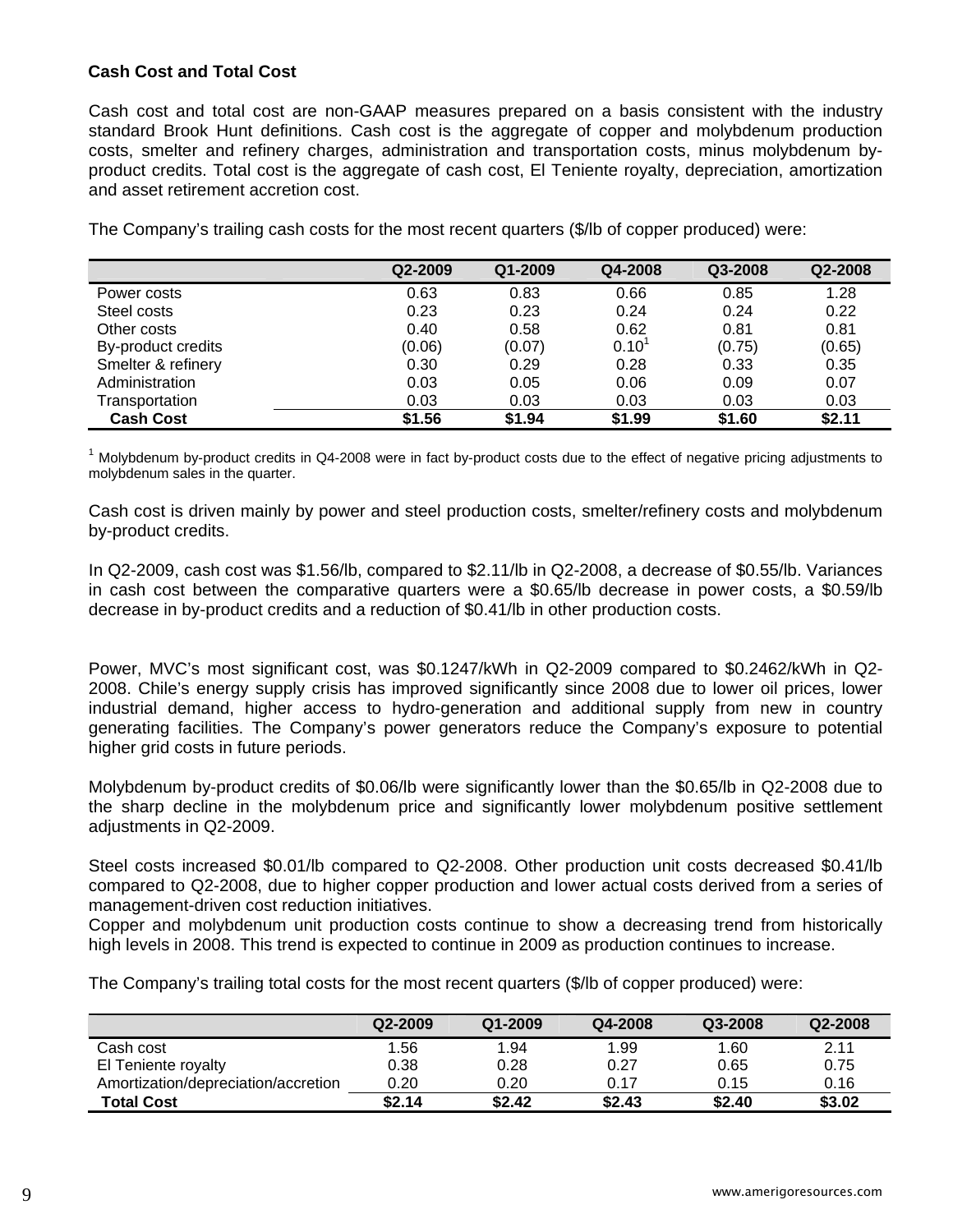Total cost in Q2-2009 was \$2.14/lb, compared to total cost of \$3.02lb in Q2-2008. The most significant impact on total cost resulted from a \$0.55/lb decrease in cash cost and a \$0.37/lb decrease in El Teniente royalty (due to lower average copper and molybdenum prices in Q2-2009).

# *F I N A N C I A L R E S U L T S – Q2-2009*

In Q2-2009 the Company posted a net loss of \$2,325,059 (or a basic loss of \$0.02 per share), compared to Q2-2008 net earnings of \$6,218,444 (basic earnings of \$0.07 per share). The decline in financial performance between the comparative periods was the result of a reduction of \$13,097,203 in revenue from lower copper and molybdenum prices, partially offset by higher copper production. Notwithstanding a 36% increase in copper production in Q2-2009, the Company was able to significantly reduce operating costs by \$5,237,937 in the quarter compared to Q2-2008.

During Q2-2009 the Company posted an operating loss of \$250,309 (Q2-2008: operating profit of \$7,608,957), which includes non-cash charges for amortization and asset retirement accretion of \$1,927,944 (Q2-2008: \$1,164,805). Also included in the results for Q2-2009 is a foreign exchange loss of \$978,931 (Q2-2008: gain of \$300,918), mostly of an unrealized nature, to account for exchange rate differences of current accounts denominated in Chilean pesos, such as bank debt,. All of MVC's bank debt is currently denominated in Chilean pesos, as that is what the Chilean banking market currently offers.

Due to the sharp decline in copper and molybdenum prices experienced in Q4-2008, on December 31, 2008 the Company assessed the carrying value of its plant, equipment and contractual rights. Based on undiscounted cash flow projections for the years 2009 to 2021 built from MVC's production model at assumed copper prices of \$1.50/lb for 2009, \$1.60/lb for 2010, \$1.70/lb for 2011 and \$1.80/lb thereafter, and molybdenum prices of \$10/lb for 2009, \$11/lb for 2010 and \$12/lb thereafter, management concluded the MVC asset has a carrying value of approximately \$255,000,000, or \$1.93 per share, and that no impairment to the carrying value of the Company's assets was required.

#### **Revenue**

Revenue during the quarter was \$18,067,033 compared to \$31,164,236 in Q2-2008. Revenue decreased mainly due to lower copper and molybdenum prices in Q2-2009. Refer to **Operating Results – Revenue** for additional analysis.

#### **Production Costs**

|                                            | Q2-2009         | Q2-2008         |
|--------------------------------------------|-----------------|-----------------|
| <b>Production costs</b>                    |                 |                 |
| Power costs                                | \$<br>6,096,922 | \$<br>9,002,362 |
| Steel costs                                | 2,262,278       | 1,562,386       |
| Other production costs                     | 3,833,245       | 5,761,217       |
|                                            | 12,192,445      | 16,325,965      |
| El Teniente royalty                        | 3,634,597       | 5,319,664       |
| Depreciation and amortization              | 1,844,167       | 1,081,028       |
| Administration                             | 278,573         | 517,731         |
| Transportation                             | 283,783         | 227,114         |
| Asset retirement obligation accretion cost | 83,777          | 83,777          |
|                                            | 18,317,342      | 23,555,279      |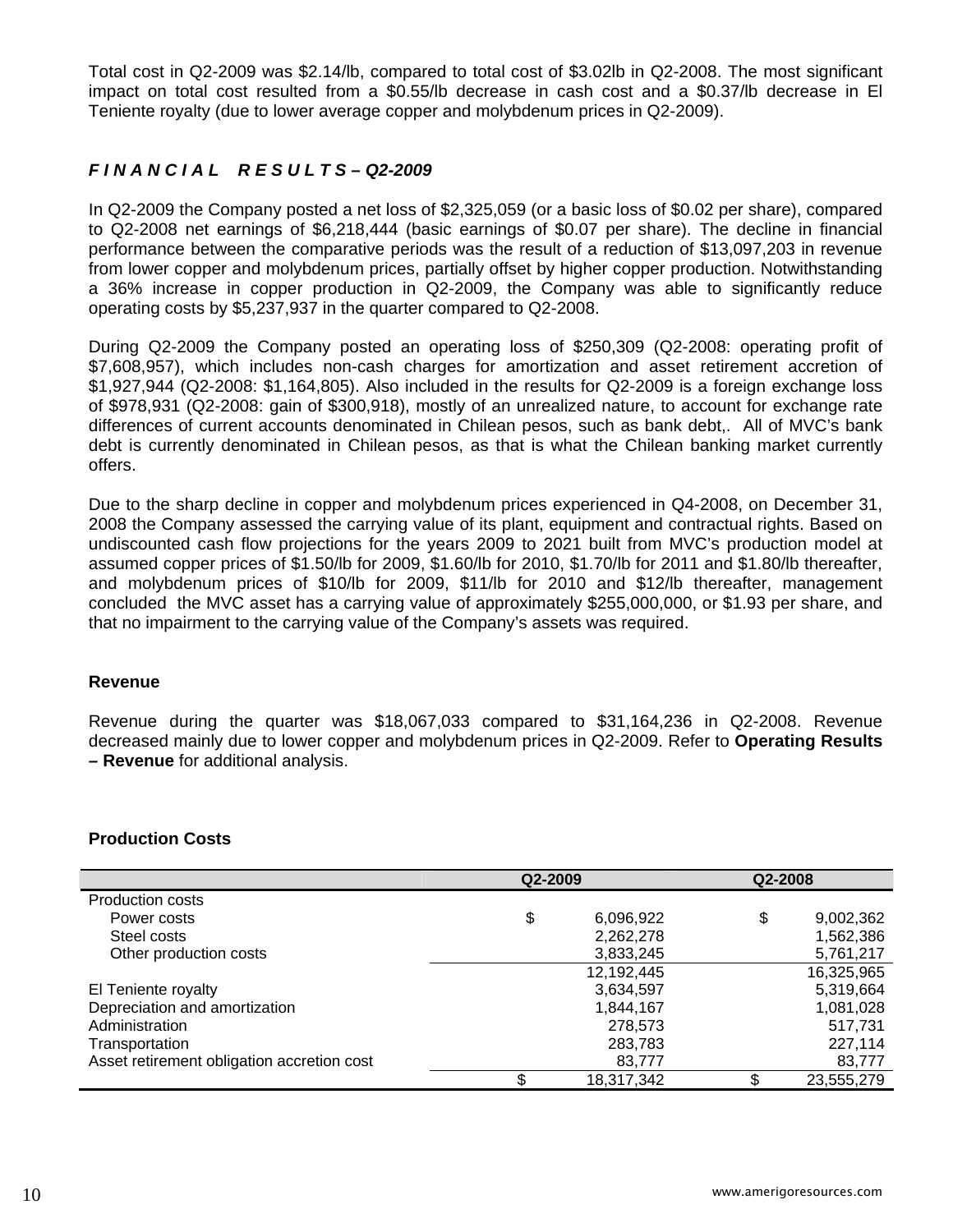Production costs in Q2-2009 were \$12,192,445 compared to \$16,325,965 in Q2-2008, a decrease of 25% between the two periods, mainly due to a decrease of 32% for power resulting from lower Chilean central grid power costs. Steel costs for grinding balls used in mills increased by 45% due to higher production levels and harder ore. Other production costs decreased 33% between the two comparative quarters, despite significantly higher production levels in Q2-2009 due in part to a series of management-driven cost reduction initiatives.

In Q2-2009 the El Teniente royalty was \$3,643,597 compared to \$5,319,664 in Q2-2008, a decrease of 32%. Lower royalties to El Teniente were the result of significantly lower copper and molybdenum prices, partially offset by higher sales volume. Royalty costs are based on average monthly copper prices in the month produced and not subject to pricing settlement adjustments affecting copper revenue.

Depreciation and amortization cost was \$1,844,167 in Q2-2009 compared to \$1,081,028 in Q2-2008, a 71% increase due mainly to a higher asset base at MVC and higher production levels, as the Company uses the units of production method to calculate amortization charges.

Administration expenses were \$278,573 in Q2-2009 compared to \$517,731 in Q2-2008, due to lower general overhead at MVC.

Transportation costs increased to \$283,783 in Q2-2009 from \$227,114 in Q2-2008 due to higher sales volume. Asset retirement accretion costs were \$83,777, at comparable levels to Q2-2008.

### **Operating loss**

In Q2-2009 the Company posted an operating loss of \$250,309 compared to operating profit of \$7,508,957 in Q2-2008 due to a 42% decrease in revenue resulting from lower copper and molybdenum prices, partially offset by an increase in copper production of 36% and a 22% reduction in cost of sales from lower production costs and royalty expenses in Q2-2009.

#### **Other expenses**

"Other expenses" (costs not related to MVC's production operations) increased 10% to \$945,676 in Q2- 2009 from \$861,489 in Q2-2008 as a result of an increase of \$431,004 in interest expense to service debt in Chile. With the exception of interest expenses, other expenses within this category decreased as a result of cost containment initiatives and reduction of discretionary expenditures, including office and general expenses of \$107,845 (Q2-2008: \$306,717), salaries, management and professional fees of \$239,075 (Q2-2008: \$316,955) and stock-based compensation expense of \$51,354 (Q2-2008: \$121,419).

#### **Non-operating Items**

Non-operating items in Q2-2009 included a foreign exchange loss of \$978,931 (Q2-2008: gain of \$300,918), interest income of \$2,566 (Q2-2008: \$140,046), other income of \$295,040 (Q2-2008: \$67,724) and an equity investment loss of \$77,731 (Q2-2008: (\$5,408). Foreign exchange loss increased due to the impact of Chilean Peso and Canadian dollar fluctuations against the US dollar in the quarter, including the effect of translation of cash and other working capital balances denominated in those currencies to the US dollar. Interest income decreased due to lower average cash balances held by the Company in Q2-2009.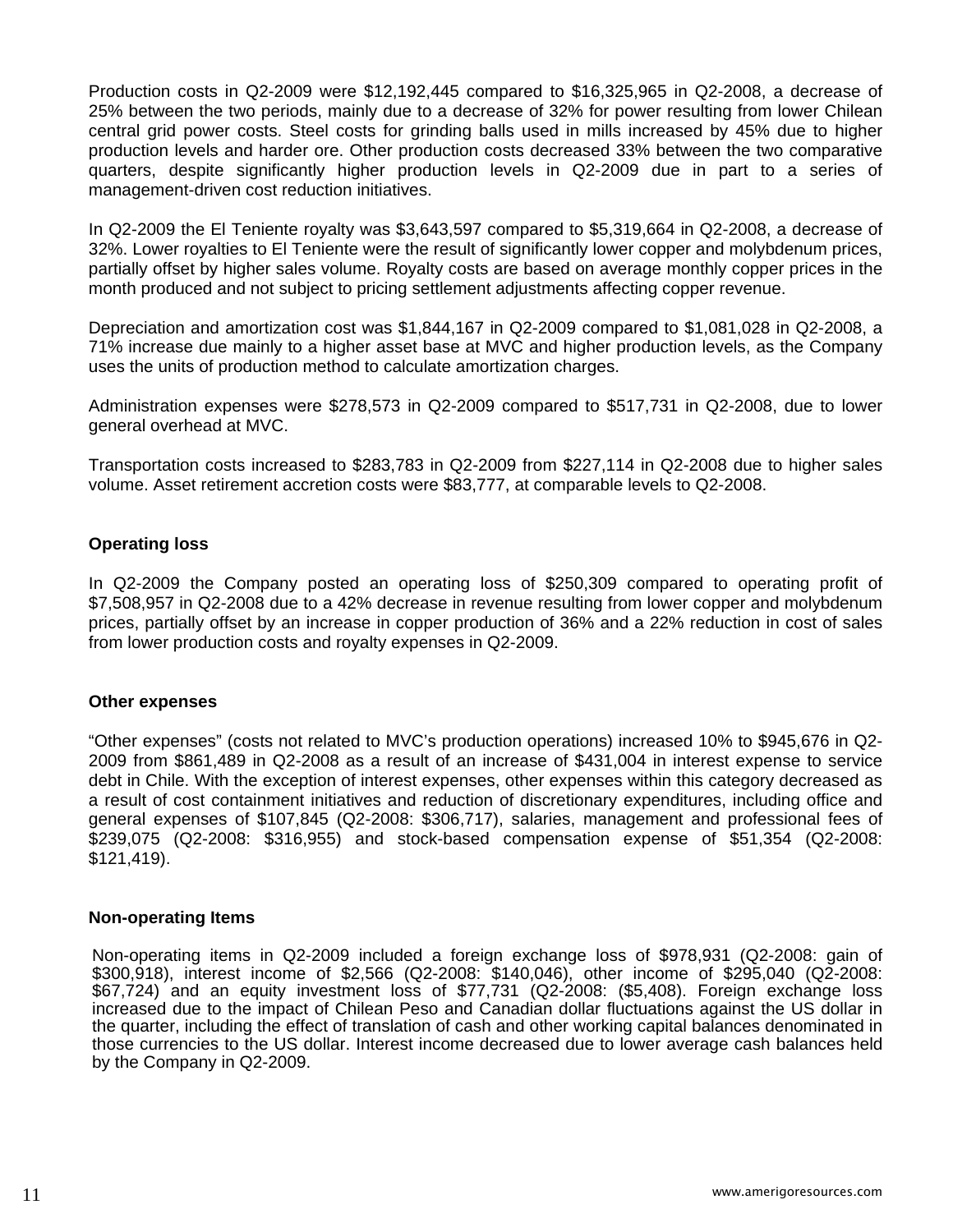## **Taxes**

The Company recorded income tax expense of \$219,389 in Q2-2009 compared to income tax expense of \$906,973 in Q2-2008, due to the effect of losses incurred in Q2-2009 and the application of tax loss carry-backs in Chile, offset by the effect of changes in future income taxes.

### **Non-Controlling Interests**

Non-controlling interest cost was \$150,629 in Q2-2009 compared to \$125,331 in Q2-2008 due to the effect of higher production levels for copper and copper equivalent in Q2-2009. Refer to **Related Parties**.

# *F I N A N C I A L R E S U L T S – SIX MONTHS ENDED JUNE 30, 2009*

During the six months ended June 30, 2009 ("YTD 2009"), the Company posted a net loss of \$7,104,133 (or a basic loss of \$0.06 per share), compared to net earnings of \$12,601,456 (basic earnings of \$0.13 per share) in the six months ended June 30, 2008 ("YTD-2008").

The significant variance in financial results between the two six-month periods is attributed mainly to significantly reduced copper and molybdenum prices in 2009 and was mitigated to some extent by a 12% increase in copper production YTD 2009 compared to YTD 2008.

Revenue in YTD-2009 was \$31,088,644 or 54% lower from YTD-2008 revenue, despite an increase of 11% in copper sales between the two comparative periods. Molybdenum sales were 55% higher in YTD-2008 due to higher molybdenum production in 2008. Molybdenum prices were also substantially higher in 2008.

Notwithstanding the 12% increase in copper production between the two comparative periods, the Company was able to reduce operating costs in YTD-2009 by \$16,700,861 or 33%. Cash cost and total cost in YTD-2009 were \$1.72/lb and \$2.26/lb respectively, compared to \$2.32/lb and \$3.19/lb in YTD 2008.

Other expenses were \$2,180,368 in YTD-2009 (YTD-2008: \$1,918,262). The increase in other expenses is attributed to higher interest expense of \$1,175,583 (YTD-2008: \$243,012), to service bank and other debt in Chile. Other general and administration expenses are significantly lower in YTD-2009 due to cost containment initiatives.

During the two comparative six-month periods, the Company recorded an increase of \$2,526,324 in foreign exchange expense, mostly in connection with the translation to US dollars of liabilities carried in Chilean pesos, such as bank debt.

Income tax expense decreased \$2,542,063 between the two comparative periods, from lower profitability at MVC.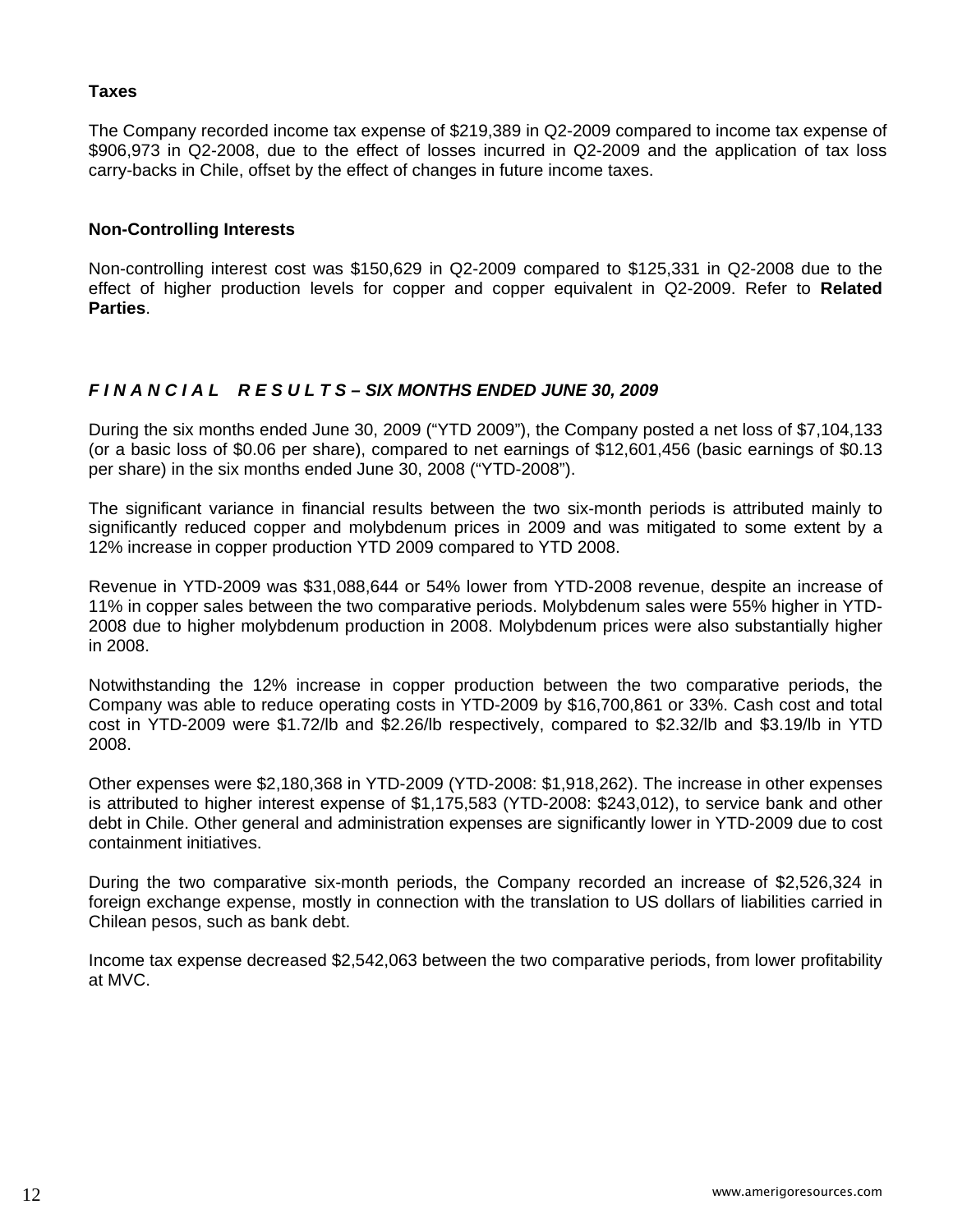# *C O M P A R A T I V E P E R I O D S*

|                         | <b>QE June 30, 2009</b> | <b>QE March 31, 2009</b> | QE Dec. 31, 2008   | QE Sept. 30, 2008 |
|-------------------------|-------------------------|--------------------------|--------------------|-------------------|
| Total revenue           | \$18,067,033            | \$13,021,611             | \$614,179          | \$29,915,602      |
| Net income (loss)       | (2,325,059)             | (4,779,074)              | $(21, 180, 874)^T$ | $(10,407,427)^2$  |
| Earnings (loss) per     |                         |                          |                    |                   |
| share                   | (0.0176)                | (0.0421)                 | (0.2268)           | (0.1124)          |
| Diluted<br>earnings     |                         |                          |                    |                   |
| (loss) per share        | (0.0174)                | (0.0421)                 | (0.2268)           | (0.1124)          |
|                         |                         |                          |                    |                   |
|                         | <b>QE June 30, 2008</b> | <b>QE March 31, 2008</b> | QE Dec. 31, 2007   | QE Sept. 30, 2007 |
| Total revenue           | \$31,164,236            | \$35,933,465             | \$26,974,854       | \$28,536,864      |
| Net income              | 6,218,444               | 6,383,012                | 1,816,498          | 6,581,887         |
| Earnings per share      |                         |                          |                    |                   |
|                         | 0.0660                  | 0.0677                   | 0.0122             | 0.0696            |
| earnings per<br>Diluted |                         |                          |                    |                   |
| share                   | 0.0660                  | 0.0668                   | 0.0122             | 0.0694            |

The following tables provide highlights of the Company's quarterly results for the past eight quarters.

<sup>1</sup> Includes a write-down of investments of  $$6,617,602$ <br> $^2$  lackides a write down of investments of  $$12,227,744$ 

Includes a write-down of investments of \$12,237,741

# *L I Q U I D I T Y and C A P I T A L R E S O U R C E S*

### **Cash Flow from Operations**

In Q2-2009, the Company generated cash of \$7,420,230 (6¢ per share) from operations, compared to cash generated from operations of \$8,136,753 (9¢ per share) in Q2-2008, including the effect of changes in non-cash working capital items.

The dominant factor affecting operating cash flows was a decrease of \$3,439,784 in accounts receivable in the quarter partially attributed to the receipt of Chilean income tax refunds. Excluding the effect of changes in working capital accounts, the Company generated cash of \$1,757,434 from operations (Q2- 2008: cash flow from operations of \$6,094,601).

# **Cash Flow from Financing Activities**

Cash used in financing activities was \$1,333,961 in Q2-2009 compared to cash used in financing activities of \$254,597 in Q2-2008. During Q2-2009 the Company paid in full \$683,961 of copper price sustainability loans provided by Enami earlier in 2009, and made principal repayments of \$650,000 towards the loan provided by Enami for copper price differentials.

On a year-to-date basis, the Company's financing activities include a non-brokered private placement for gross proceeds of \$8,480,068 (Cdn\$10,500,000). In connection with the private placement, the Company issued 37,500,000 units at a price of Cdn\$0.28 per unit. Each unit consisted of one common share and one share purchase warrant. Each warrant entitles the holder to purchase one additional share of the Company at a price of Cdn\$0.33 per share until February 15, 2010, and thereafter at a price of Cdn\$0.40 until February 14, 2011. The warrants issued to placees were valued by the Company at \$1,266,142. The Company also issued a further 1,244,400 units as finders' fees in respect of a portion of the private placement at a cost of \$280,104, included in total share issuance costs of \$318,476. The warrants issued as finders' fees were valued by the Company at \$42,016.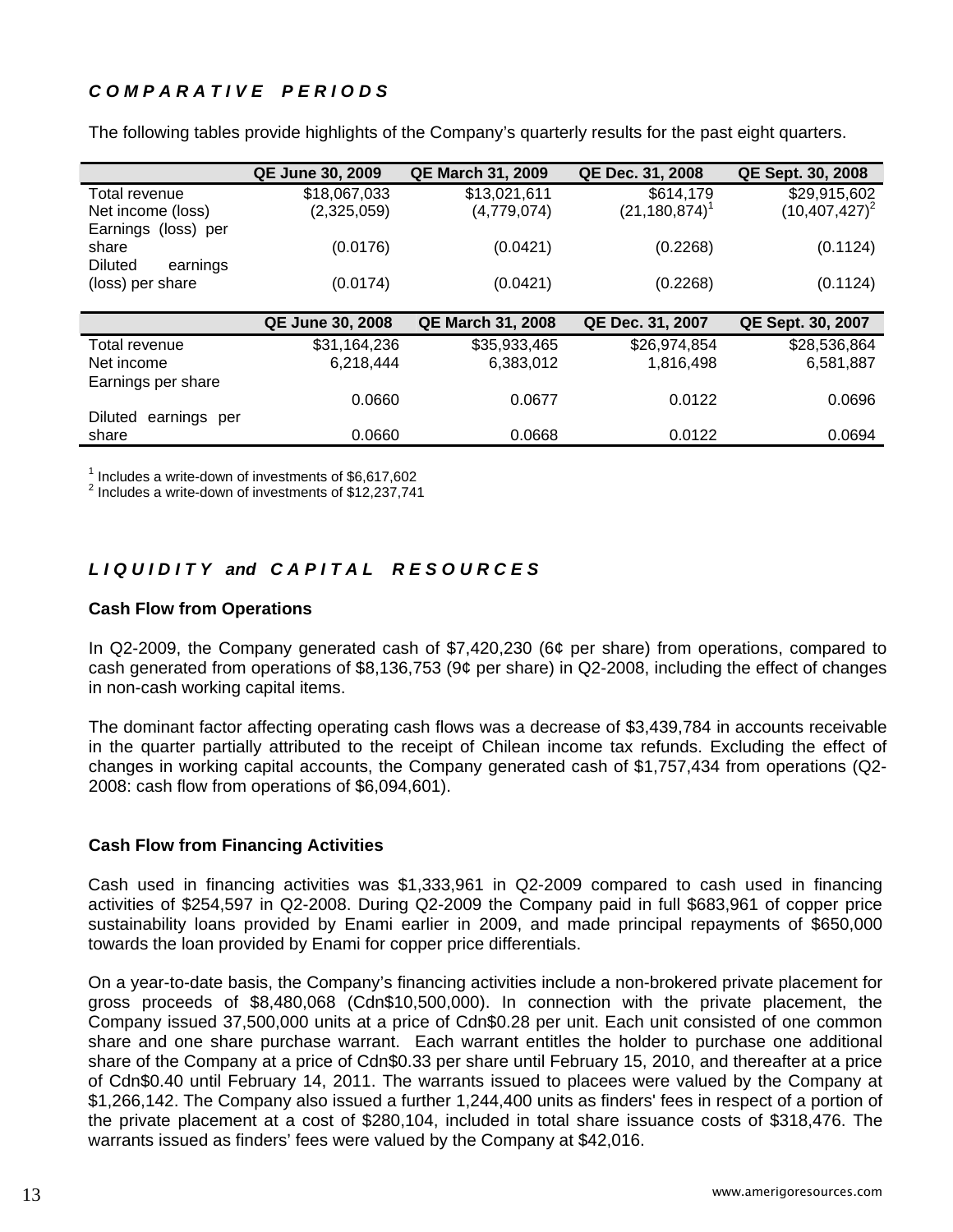In Q1-2009 the Company completed negotiations with Enami for repayment terms of \$11,123,735 in negative settlement adjustments to copper sales that resulted from the sharp decline in copper prices in Q4-2008. This amount was converted into a loan which is being paid in monthly installments of \$325,000 plus interest during the period from May 2009 to March 2010 and \$629,052 plus interest during the period from April 2010 to March 2011.

Also in Q1-2009 the Company received additional proceeds of Chilean Pesos \$650,000,000 (\$1,072,607) from a Chilean bank loan.

### **Cash Flow used in Investing Activities**

Payments for capital expenditures in Q2-2009 were \$3,244,767, substantially lower than \$5,672,077 in Q2-2008. Capital expenditures in the quarter were \$1,729,596, of which \$571,159 were for the power plant project, lower than capital expenditures of \$4,355,780 in Q2-2008.

The power plant's cost of \$22.5 million or \$1,000,000/megawatt of installed capacity is less than that of other similar power projects in Chile either currently under construction or in the planning process. MVC is presently engaged in integrating the power plant to the Chilean central interconnected grid ("SICC"). Most of the investing activities budgeted for 2009 had been incurred as of June 30, 2009.

### **Liquidity and Financial Position**

The Company's cash and cash equivalents at June 30, 2009 were \$6,304,152, compared to \$3,187,084 at December 31, 2008 and \$3,462,650 at March 31, 2009. The Company had a working capital deficiency of \$10,318,380 at June 30, 2009 compared to working capital deficiencies of \$14,116,136 at December 31, 2008 and \$8,094,959 at March 31, 2009.

The Company's cash and working capital were severely affected by the sharp decline in copper and molybdenum prices that took place in Q4-2008. Depressed metal prices affected the Company both in terms of significantly reduced revenue and cash inflows and with respect to negative pricing adjustments for sales which had been provisionally priced at substantially higher prices.

With copper prices recovering, higher copper production levels and lower production costs, the Company has made substantial progress in re-establishing positive operating cash flows.

In order to ensure adequate levels of operating cash flow to service current trade and bank debt, MVC entered into a facility with Enami to hedge a portion of its copper production for the second half of 2009, making use of a zero cost minimum/maximum structure. Under the hedging facility, MVC secured a minimum price of US\$2.00 per pound for 800 tonnes per month of copper production which will be priced from July to December 2009, representing approximately 50% of MVC's forecast copper production over that period. The facility sets a maximum price of US\$2.47 per pound on this production. If the LME copper price trades between US\$2.00 and US\$2.47 per pound, MVC will receive the LME monthly average copper price for copper delivered under this facility. The facility includes standard provisions for a facility of this nature, including the potential requirement to provide to Enami additional guarantees subject to increases in the copper price. Through this facility the Company secured short term cash requirements to service the debt assumed by the Company during the recent market downturn, while maintaining full upside potential on the 50% of unhedged production.

The hedging facility with Enami is a derivative for accounting purposes and as such, must be "marked to market" at each Balance Sheet date. Given that as at June 30, 2009, the copper market price was in the band established by the hedging facility and the hedging agreement does not take effect until deliveries of the June 2009 quota take place, the fair value of the hedging derivative was \$nil at June 30, 2009, having therefore no impact in the Company's consolidated financial statements as of that date.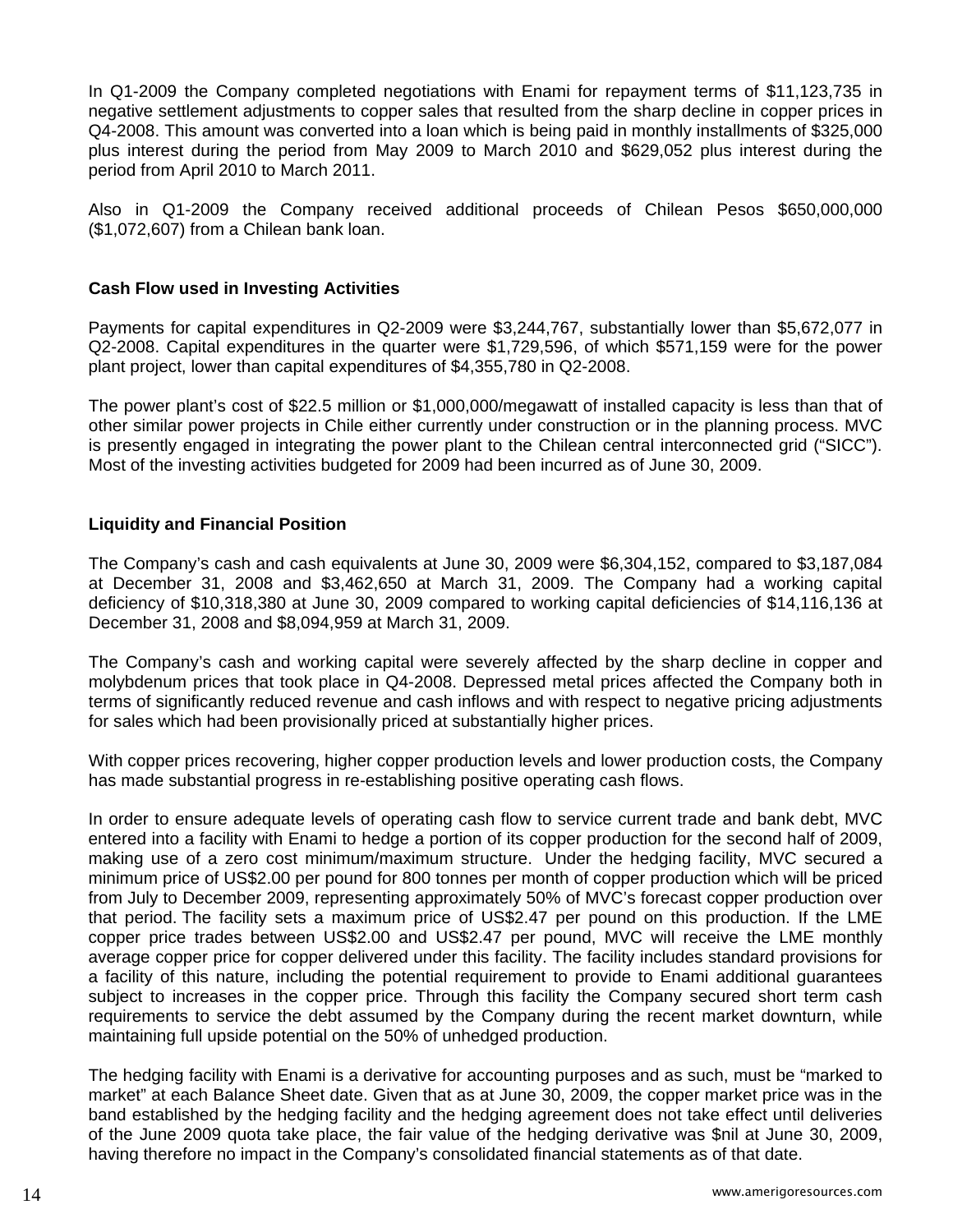MVC has a \$11,123,735 loan with Enami, resulting from negative settlement adjustments to copper sales resulting from the sharp decline in copper prices in Q4-2008. This amount was converted into a loan which is being paid in monthly installments of \$325,000 plus interest during the period from May 2009 to March 2010 and \$629,052 plus interest during the period from April 2010 to March 2011.

MVC also has a \$6,491,644 loan with Codelco-El Teniente, which originated from the payment deferral of 70% of the royalty invoices to MVC for the months of November 2008 to April 2009. MVC will make monthly instalments to Codelco of approximately \$463,689 during the period from July 2009 to August 2010, except in cases where the average monthly copper price falls below \$1.50/lb or increases to more than \$3/lb for three consecutive months, in which cases the monthly instalments will be adjusted to be approximately \$347,767 or \$695,533 respectively. The total El Teniente royalty payable amounts shown in the Balance Sheet at June 30, 2009 include the loan herein described and the royalties due to El Teniente subject to normal payment terms.

With respect to the negative pricing adjustments due to Molymet, MVC and Molymet agreed that these would be settled against physical deliveries of molybdenum in 2009. It is currently expected that the remaining \$953,354 due to Molymet will be paid within 2009.

Finally, MVC has two bank loans in Chile, denominated in Chilean pesos for the equivalent of \$11,465,717 at June 30, 2009. A \$6,033 492 loan has a renewal date of August 10, 2009. The Company has received confirmation that the loan will be structured into a 2-year loan in October 2009 and is currently seeking to accelerate the structuring of the loan as of its next renewal date. The second loan of \$5,432,225 had a renewal date of July 12, 2009 and was rolled over subsequent to June 30, 2009 to a renewal date of September 12, 2009. It is customary in Chile to have short term renewal dates for loans and for loans to be rolled over as long as they remain in good standing. Based on its experience with prior bank renewals in Chile, the Company expects that bank loans will continue to be rolled over on their renewal dates until they are paid or structured into long-term loans as credit markets in Chile continue to improve. The Company is not subject to debt covenants.

MVC received tax refunds from the Chilean Internal Revenue Service of approximately \$4,024,000 in the three months ended June 30, 2009. Further refunds of approximately \$3,080,000 are expected to be received either late in Q3-2009 or early in Q4-2009.

The Company also believes that additional cash could be realized in the next 6 to 18 months from the exercise of outstanding warrants and stock options currently in the money.

In addition to the steps outlined above, the Company has also reduced capital and discretionary expenditures and has suspended dividend distributions for the foreseeable future.

As a result of the improvements in cash flows, and other actions outlined above, management believes the Company will be able to meet its obligations as they come due for at least the next 12 months. Consequently, management determined the going concern note that was included in the Company's financial statements as of March 31, 2009 and December 31, 2008 was no longer required.

The Company operates in a cyclical industry where levels of cash flow have historically been correlated to market prices for commodities. Despite these short-term liquidity challenges, MVC remains a valuable long-life asset. El Teniente, the source of MVC's feed material, is the world's largest underground copper mine with remaining ore reserves expected to last decades. MVC's current contract with El Teniente runs to 2021, has been renewed twice in the past and is expected to be renewed again before its current expiry date.

The Company's long-term liabilities (Long Term Enami Loan, Long Term El Teniente Royalty Payable, Other Payables, Asset Retirement Obligations and Future Income Tax Liabilities) at June 30, 2009 were \$20,341,290, compared to \$16,981,669 on December 31, 2008. The increase in long-term liabilities is due largely to an increase in the Company's future income tax liabilities and the reclassification of \$939,378 due to El Teniente as long-term debt in Q2-2009.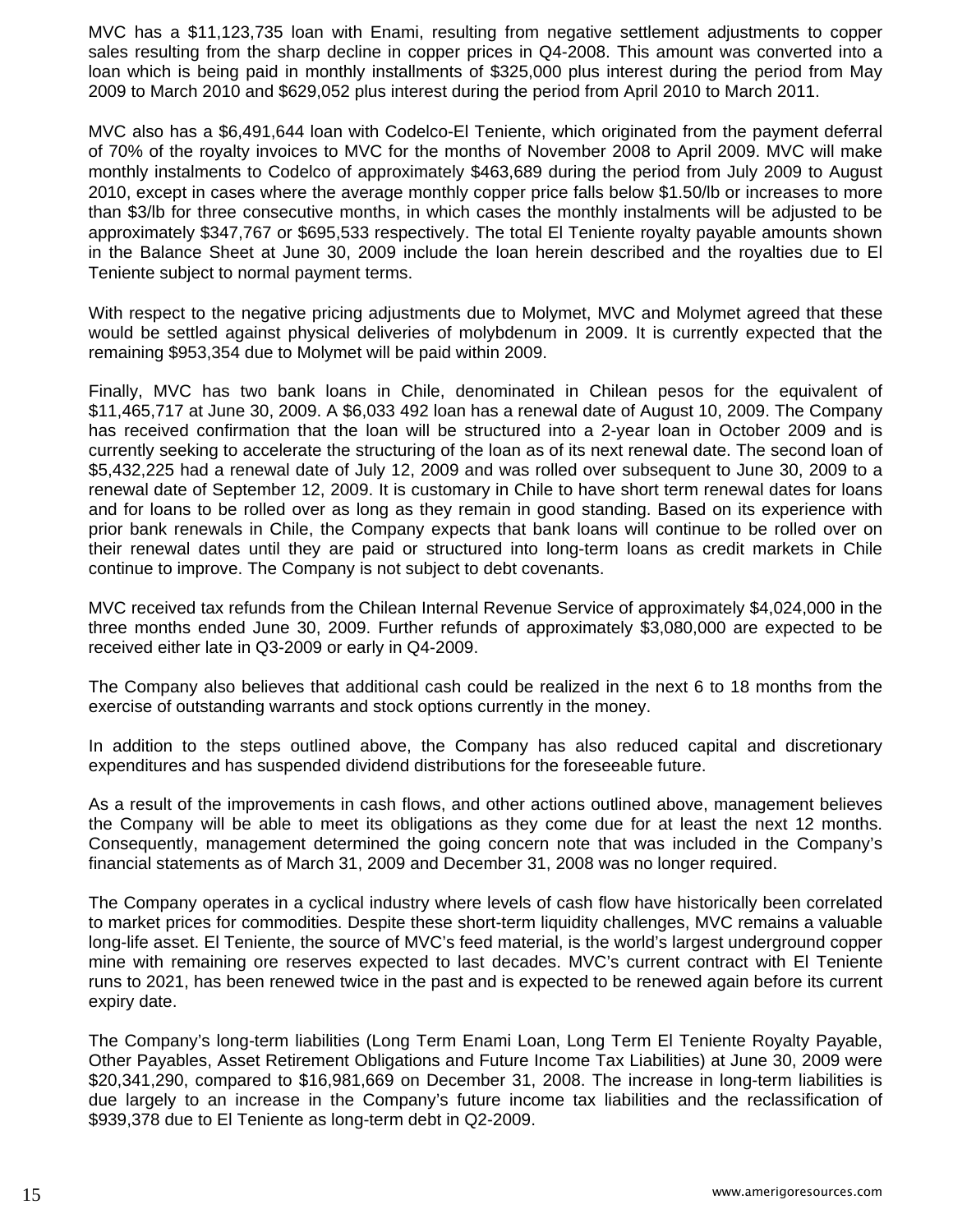#### **Investments**

The Company holds a total of 10,788,280 shares and 2,007,500 warrants in Candente, an issuer listed on the Toronto, Lima and Frankfurt Stock Exchanges. Each warrant provides the holder with the right to purchase an additional common share in the capital of Candente at a price of Cdn\$2.00 on or before June 26, 2010. The aggregate cost of the investment was \$15,861,986. At March 31, 2009, Candente's closing share price was Cdn\$0.53 per share, and the fair value of the Company's approximately 13% investment was \$4,948,746. During Q2-2009 the appreciation in fair value of the Candente investment was \$1,752,621, recorded as other comprehensive income.

The Company also holds a total of 8,015,000 shares and 4,000,000 warrants in Los Andes, an issuer listed on the TSX Venture Exchange. The warrants provide the holder with the right to purchase an additional common share in the capital of Los Andes at a price of Cdn\$0.70 on or before August 21, 2009. The aggregate cost of the investment was \$3,946,908. At June 30, 2009, Los Andes' closing share price was Cdn\$0.11 per share, and the fair value of the Company's approximately 4% investment was \$763,063. During Q2-2009 the appreciation in fair value of the Los Andes investment was \$313,835, recorded as other comprehensive income.

# *O U T L O O K*

Management believes that the change to the extraction plan for the processing of old tailings that contributed to the substantial copper production increase in Q2-2009 will continue to positively impact production levels in the second half of 2009 and thereafter. 2009 production is expected to be 5 to 10% higher than in 2008.

If production increases as expected, unit costs are expected to continue to trend downwards in 2009.

Financial performance will continue to be positively affected if copper prices continue to increase. Unit costs will also be favourably affected if molybdenum prices continue to rise, due to higher molybdenum credits.

Power costs per kWh at MVC in the second half of 2009 are expected to be comparable to Q2-2009 levels.

Given the positive production trends and the expected continued reduction in cash and total cost, at prevailing copper and molybdenum prices, the Company expects to generate operating profits as of Q3- 2009 and continue to generate positive cash flows from operations, excluding the effect of changes in non-cash working capital accounts.

Capital expenditures in 2009 are expected to be approximately \$5.6M. The most significant capital expenditures are expected to be approximately \$2.6M for the completion, synchronization and integration of the power plant, of which \$2.4M has been spent to date.

These are forward-looking estimates and subject to the cautionary notes regarding risks associated with forward looking statements at the end of this MD&A.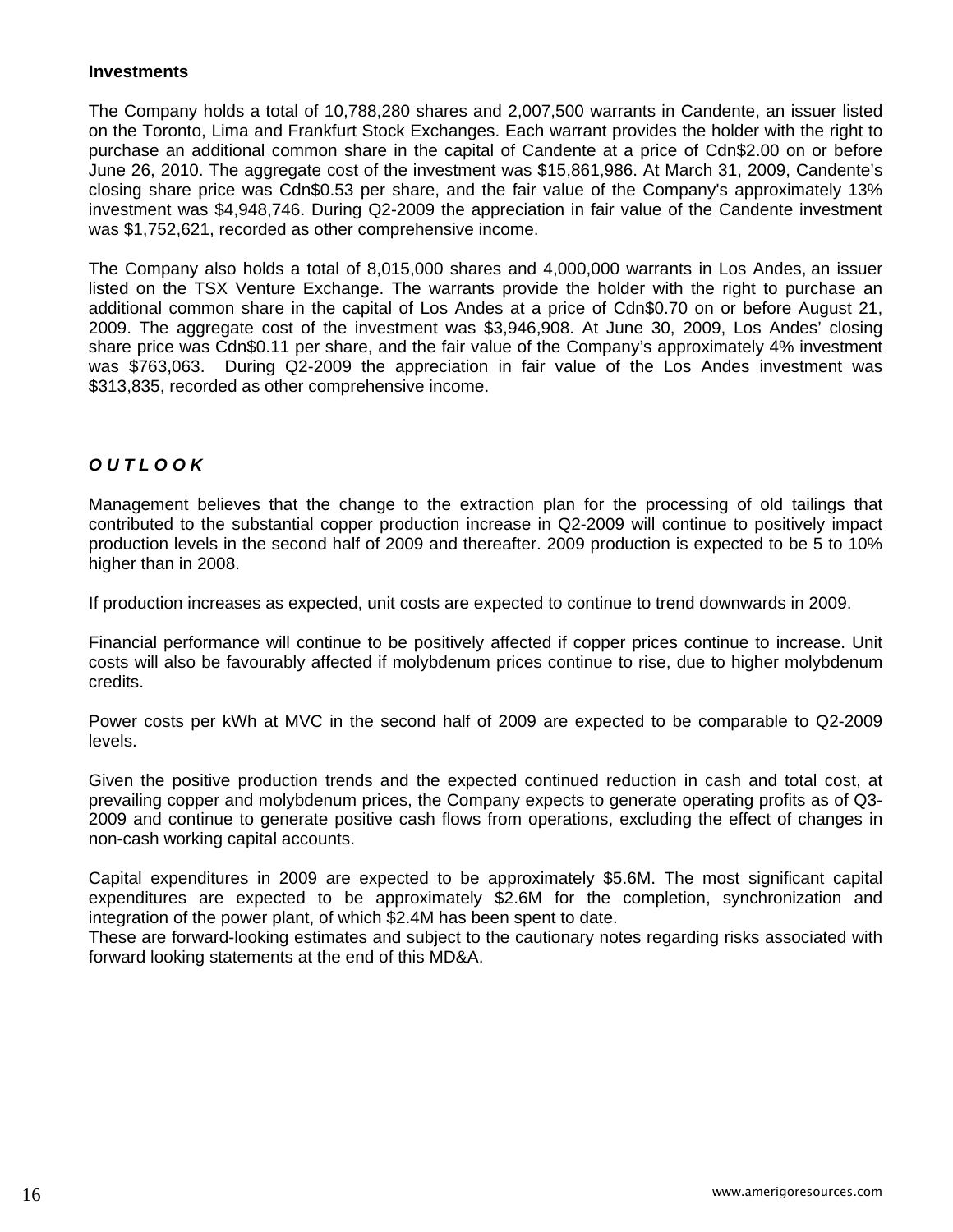# *O T H E R M D & A R E Q U I R E M E N T S*

# *Transactions with Related Parties*

# a) Non-controlling interests

Amerigo holds its interest in MVC through its subsidiary Amerigo International Holdings Corp. ("Amerigo International"). Amerigo International is controlled by Amerigo and is a wholly-owned subsidiary, except for certain outstanding Class A shares which are shown on Amerigo's balance sheet as Minority Interest at their book value of \$1,000. The Class A shares are owned indirectly by a director and associates of two of the directors of Amerigo.

The holders of the Class A shares are not entitled to any dividend or to other participation in the profits of Amerigo International, except for a royalty dividend calculated as follows:

• \$0.01 for each pound of copper equivalent produced by MVC or any successor entity to MVC if the price of copper is under \$0.80, or

• \$0.015 for each pound of copper equivalent produced by MVC or any successor entity to MVC if the price of copper is \$0.80 or more.

During the six months ended June 30, 2009, royalty dividends totaling \$265,676 were paid or accrued to the Amerigo International Class A shareholders on the basis described above (six months ending June 30, 2008: \$262,903). Royalty dividends are shown as Non-Controlling Interests in the Consolidated Statement of Operations. At June 30 2009, \$48,512 of this amount remained outstanding (December 31, 2008: \$49,670).

# b) Remuneration to officers

During the six months ended June 30, 2009 the Company paid or accrued \$304,144 in fees to companies associated with certain directors and officers of Amerigo (six months ended June 30, 2008: \$313,901).

c) At June 30, 2009 one of Amerigo's officers acted as an officer and another as a director of Nikos Explorations Ltd., a company over which Amerigo exercises significant influence.

d) At June 30, 2009 two of Amerigo's directors acted as directors and one of Amerigo's officers acted as an officer of Candente Resource Corp., a company in which Amerigo holds an investment.

e) At June 30, 2009 two of Amerigo's officers acted as officers and one of Amerigo's directors acted as a director of Los Andes Copper Ltd., a company in which Amerigo holds an investment.

# *Contingencies*

 www.amerigoresources.com 17 In Q3-2007, the Chilean Internal Revenue Services ("SII") issued a tax assessment to MVC challenging the tax losses reported by MVC for the commercial years 1999 to 2004. The tax assessment claims that some of these losses could be denied and MVC could face a tax liability of approximately \$1.15 million. Although the Company believes there is no merit to this assessment, the final outcome of this matter cannot be predicted with certainty. The Company retained legal counsel to prepare a response to SII in accordance with Chilean law and is awaiting SII's determination on this matter. Management believes that if the SII claim is ultimately upheld, the Company will have a claim for full indemnification from the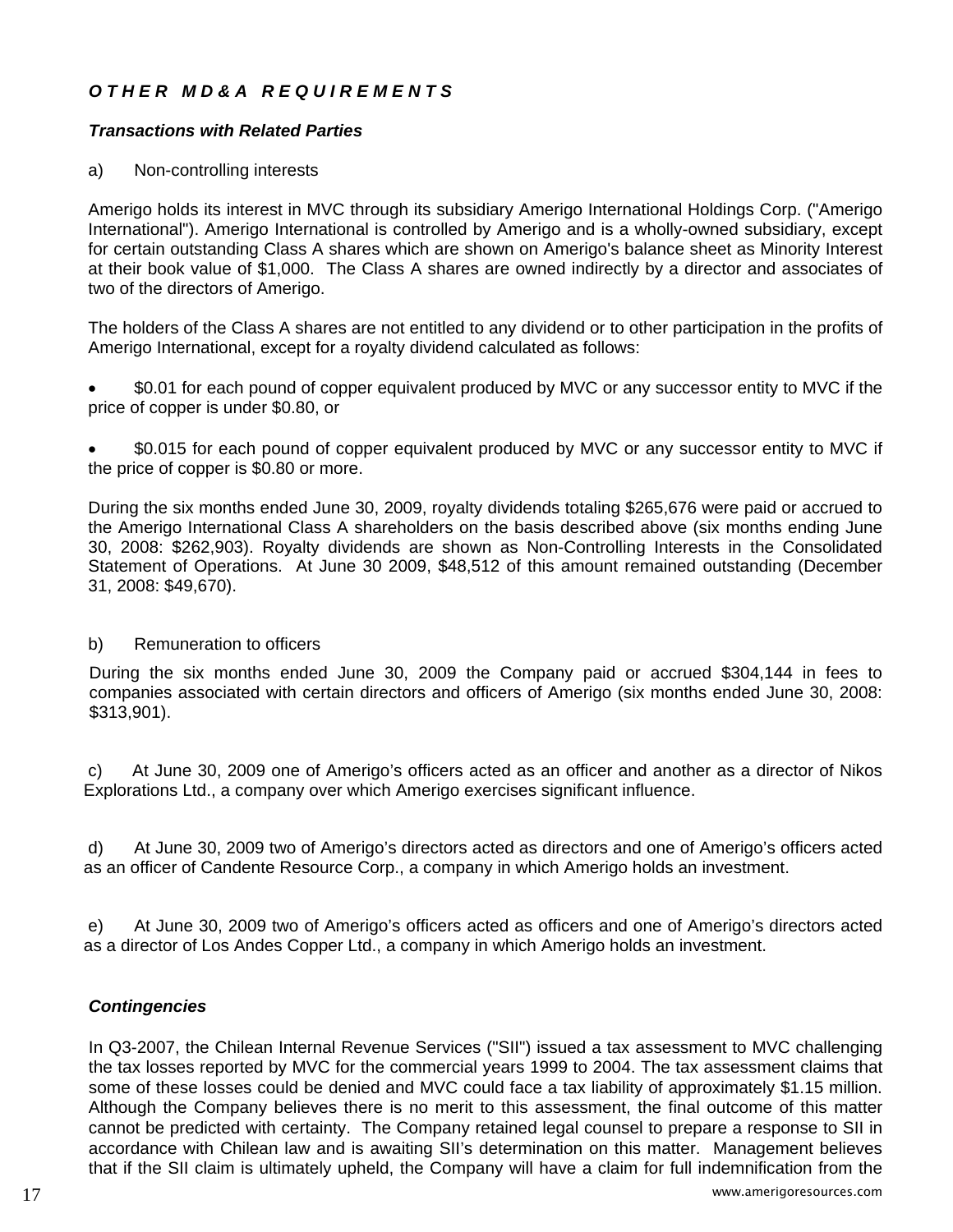sellers of MVC pursuant to the terms of the MVC purchase and sale agreement for losses incurred prior to the MVC purchase date of July 2003.

In the fourth quarter of 2007, SII issued a tax assessment to MVC for adjustments, penalties and interest of approximately \$135,000, derived from MVC's alleged failure to remit provisional monthly payments towards a Chilean mining royalty tax in 2006. When the mining royalty tax was instituted in Chile, MVC obtained a legal opinion stating that the tax did not apply to MVC's operations, as MVC does not exploit under the definition of the Chilean Income Tax Law. Even if the mining royalty tax applied to MVC, there would have been no tax payable in 2006 as MVC's production levels that year fell below the threshold prescribed by SII for this tax. MVC has also retained legal counsel to prepare a response to SII on this matter.

No amounts have been recorded by the Company in respect of these matters. While the SII has conducted reviews during 2007 and 2008 in connection with these contingencies, as of June 30, 2009, these contingencies had not been resolved.

### *Critical Accounting Estimates*

There were no changes to the nature of the Company's critical accounting estimates during Q2-2009. The most significant estimates are related to the physical and economic lives of contractual rights, property, plant and equipment and their recoverability, estimates regarding the future cost of retiring the Company's capital assets and the estimation of future cash flow requirements to determine the Company's ability to continue operating as a going concern.

The Company depreciates assets, capitalized acquisition costs and contractual rights based on the units of production method, whereby management has estimated copper units of production to 2021 and assigns amortization charges based on actual production on a monthly basis.

Based on undiscounted cash flow projections for the years 2009 to 2021 built from MVC's production model at assumed copper prices of \$1.50/lb for 2009, \$1.60/lb for 2010, \$1.70/lb for 2011 and \$1.80/lb thereafter, and molybdenum prices of \$10/lb for 2009, \$11/lb for 2010 and \$12/lb thereafter, management concluded that no impairment to the carrying value of its assets was required as of December 31, 2008.

Amerigo has calculated an asset retirement obligation based on an estimated price of \$6,200,000 provided by an independent third party in 2007. Management's current estimates in calculating the asset retirement obligation include projected annual inflation rates in Chile of 4.5% per annum and a market risk premium of 8%. The present value of the asset retirement obligation was revised to \$4,787,273 in 2007, which will be systematically accreted to a 2021 value of approximately \$12,344,146.

#### *Changes in Accounting Policies, Including Initial Adoption*

Effective January 1, 2009 the Company adopted the following new accounting standards:

#### *Goodwill and intangible assets*

In February 2008, the CICA issued Handbook section 3064 "Goodwill and intangible assets" which is required to be adopted for fiscal year-ends beginning on or after October 1, 2008. It establishes standards for the recognition, measurement, presentation and disclosure of Goodwill subsequent to its initial recognition and of intangible assets by profit orientated enterprises. The adoption of this standard did not have any material impact on the Company's financial statements.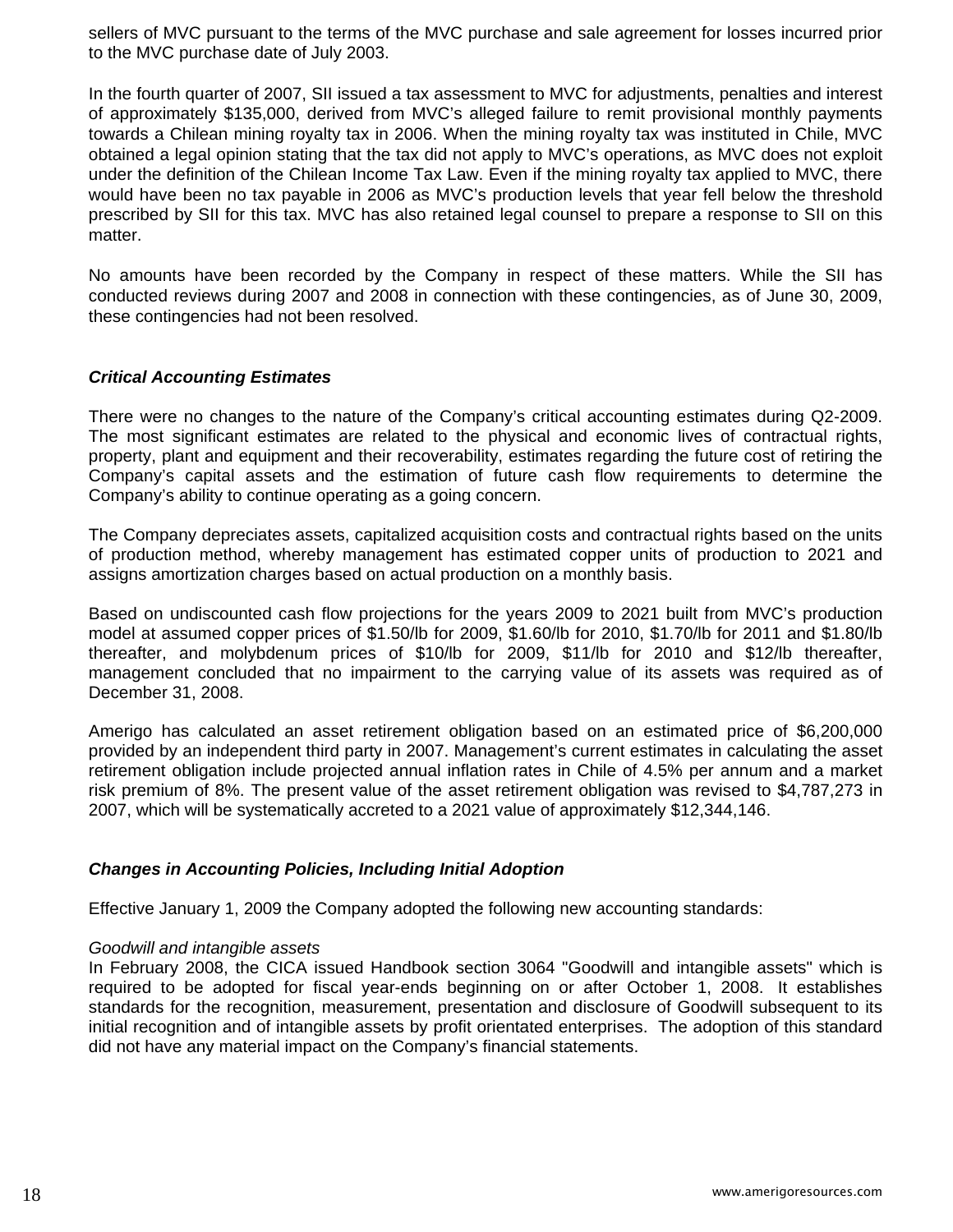# *International Financial Reporting Standards ("IFRS") Implementation Plan*

In February 2008, the Accounting Standards Board ("AcSB") approved a strategic plan which requires public companies to converge with IFRS for fiscal periods beginning on or after [January 1, 2011.](javascript:void(0);) The Company will therefore be required to have comparative financial information prepared under IFRS as of [January 1, 2010.](javascript:void(0);)

The Company has initiated its IFRS convergence project and has set the following timing objectives: to be in a position to convert its [December 31, 2009](javascript:void(0);) Canadian GAAP Balance Sheet to IFRS on completion of the 2009 external audit in February 2010, to work both under Canadian GAAP and IFRS in 2010 in order for the Company to disclose to users of its financial statements the quantitative differences arising in 2010 under both frameworks, and to produce IFRS financial statements as of [January 1, 2011](javascript:void(0);).

In order to meet these objectives the Company's financial staff in Canada and Chile attended IFRS courses and in-house training sessions in 2008 and 2009. IFRS introductory training has also been provided to MVC's managers and supervisors as the adoption of IFRS will have an impact on operational areas. The Company has prepared a mock set of financial statements under IFRS to identify additional disclosure requirements and has identified the key areas that will be affected by the conversion to IFRS: functional currency, initial valuation and subsequent accounting of property, plant and equipment, and asset retirement obligations. The Company is in the process of documenting its findings and conclusions for key IFRS adoption areas and will proceed to validate these assumptions with IFRS experts before proceeding in Q3-2009 and Q4-2009 to gather and process data to allow for a December 31, 2009 conversion of its Balance Sheet to IFRS. The Company will maintain dual Canadian-GAAP and IFRS accounts through 2010 to continue to meet its Canadian GAAP reporting obligations in that year and have the necessary 2010 comparative set of IFRS financial statements to use in 2011. It is currently anticipated that the Company will be able to continue using its current information technology platforms in Chile and in Canada.

# *Other*

As of August 4, 2009, Amerigo has outstanding 132,115,944 common shares, 38,744,400 warrants (exercisable at a price of Cdn\$0.33 per share until February 15, 2010, and thereafter at a price of Cdn\$0.40 per share until February 14, 2011) and 6,720,000 options (exercisable at prices ranging from Cdn\$0.31 to Cdn\$2.71 per share).

Additional information, including the company's most recent Annual Information Form, is available on SEDAR at [www.sedar.com](http://www.sedar.com/).

#### *Cautionary Statement on Forward Looking Information*

This Report contains "forward-looking statements". These forward looking statements include, but are not limited to, statements regarding the Company's strategic plans and future commercial production. Forward-looking statements express, as at the date of this Report, the Company's plans, estimates, forecasts, projections, expectations, or beliefs as to future events or results and the Company does not intend, and does not assume any obligation, to update these forward-looking statements. In certain cases, forward-looking statements can be identified by the use of words such as "plans", "expects", or "does not expect", "is expected", "budget", "schedule", "estimates" "intends", "anticipates", or "does not anticipate", "believes", or variations of such words and phrases or statements that certain actions, events or results "may", "could", "would", "might", or "will be taken", "occur", or "be achieved". We caution that forward-looking statements involve a number of risks and uncertainties, and there can be no assurance that such statements will prove to be accurate. Therefore, actual results and future events may differ materially from those anticipated in such statements. Factors that could cause results or events to differ materially from current expectations expressed or implied by the forward-looking statements include, but